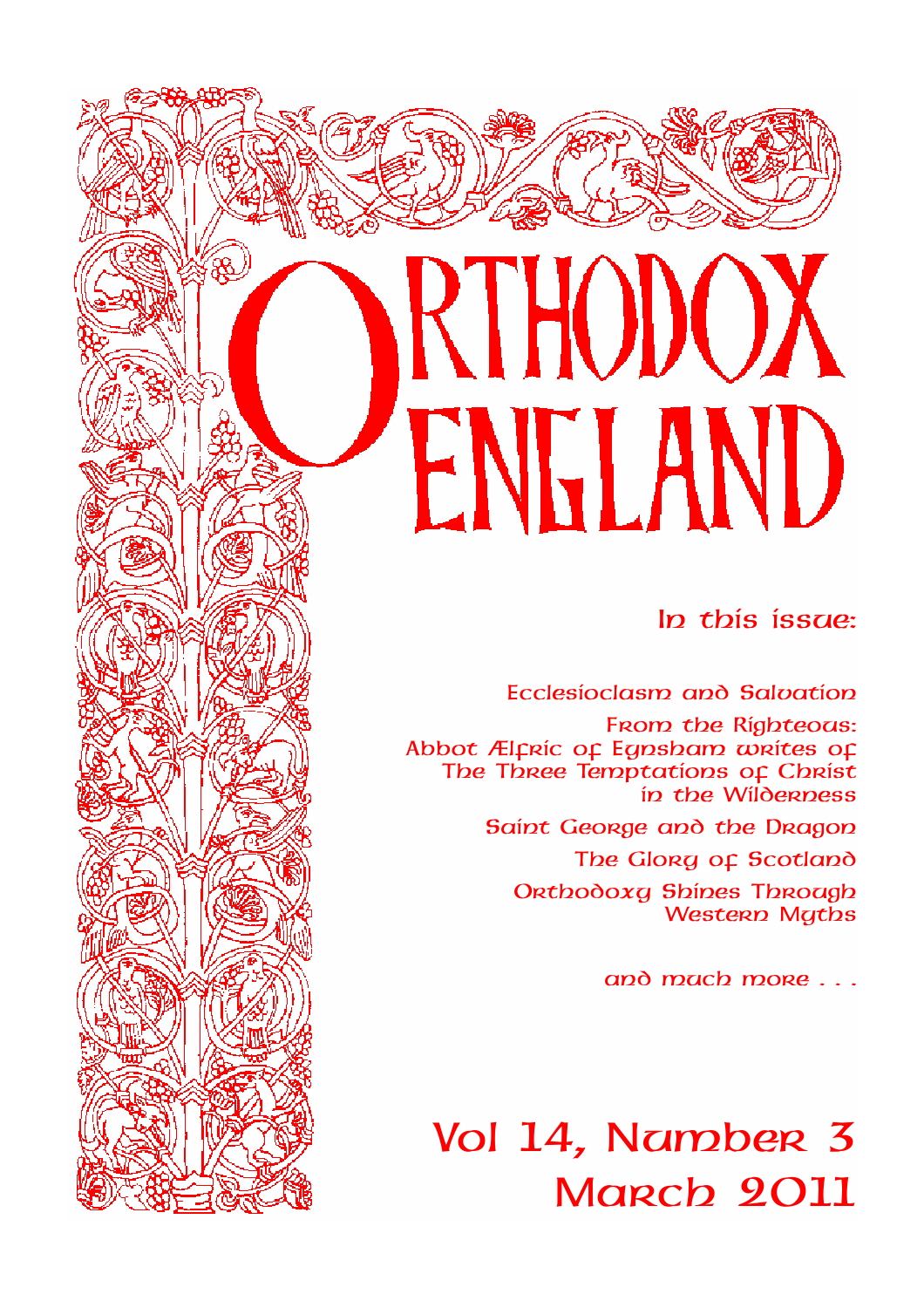# ORTHODOX ENGLAND VOL. 14 NO. 3 www.orthodoxengland.org.uk

# A Quarterly Journal of English Orthodox Reading

March 2011

# **CONTENTS**

| From the Righteous Abbot Ælfric of Eynsham: The Three Temptations of Christ                        |
|----------------------------------------------------------------------------------------------------|
|                                                                                                    |
| St George and the Dragon manufacture contracts and the Dragon manufacture contracts and the Dragon |
|                                                                                                    |
|                                                                                                    |
| Orthodoxy Shines Through Western Myths (1)                                                         |
|                                                                                                    |
|                                                                                                    |
|                                                                                                    |

#### © ORTHODOX ENGLAND

Published with the blessing of the Very Reverend Mark, Archbishop of the Diocese of Great Britain and Ireland of the Church Outside Russia.

Editor: Fr Andrew Phillips.

Art Work: Gadmund (Oaysign).

Address : Seekings House, Garfield Road, Felixstowe, Suffolk IP11 7PU, England.

Publication dates: 1 September, 1 D ecember, 1 March, 1 June.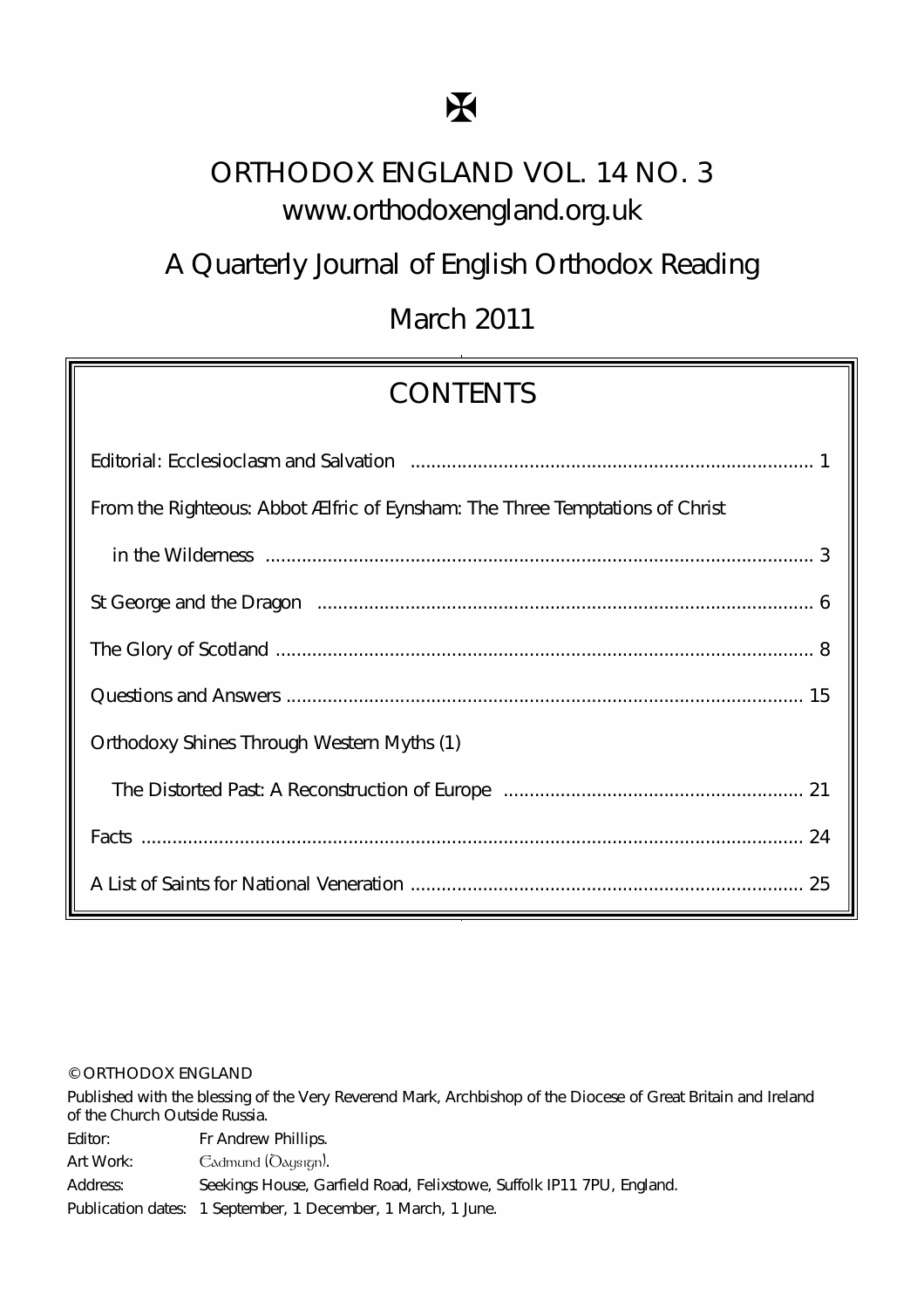# Editorial: ED ITO RIAL: ECCLESIO CLASM AND SALVATION

#### **Introduction**

ODAY, as ever, all ideologies are in some<br>way opposed to the Church. Therefore we<br>can call all these ideologies 'ecclesioclastic',<br>that is, ideologies which 'break the Church'. These 'ODAY, as ever, all ideologies are in some way opposed to the Church. Therefore we can call all these ideologies 'ecclesioclastic'. are ideologies which reject the Church and Her salvation, in particular they reject Her four vital characteristics. These are: O neness, Holiness, Catholicity and Apostolicity. What are these ' ecclesi oclastic' i deologies?

#### **Athei st Secul ari s m**

The first such 'ecclesioclastic' ideology is atheist secularism. Openly and consciously confessed by a rapidly growing minority, atheist secularism is today by far the most active and dangerous anti-Church ideology in all the countries of Western Europe and the Western immigration, especially in N orth America and Australia. Atheist secularism rejects any spiritual concept, considering it to be irrational and primitive. Deeply eqoistic ('individualistic'), atheist secularism refuses any constraint on human behaviour or limit to its ' freedom', such as baptism or repentance, which would entail any effort at self-improvement. As time passes, atheist secularism, which is a degenerate form of agnostic secularism, becomes ever more militant It uses as its excuse, the humanist, that is, man-worshipping, cry of freedom. Eventually, as we can see today, atheist secularism begins openly to persecute the Church, under the pretext of 'human rights'.

#### **Agn osti c Secul ari s m**

Agnostic secularism is the humanistic ancestor and the less extreme form of atheist secularism. It is still very widespread in Western countries, despite the fact that it is rapidly degenerating into atheist secularism. Based on indifference, it considers the Church, which it confuses with all historical vestiges of corrupted Christianity, as a curious cultural and historical relic. Agnostic secularism, or indifferentism, considers that aspects of Christianity may be studied, but certainly not practised. In this it reveals that it is a degenerate form of mediæval humanism, which has its roots in a Christian heresy, the pagan ('classical') Greek and Roman rationalist concept

that we can solve all problems with our fallen reason. This heresy, known as scholasticism, first revealed itself in its fullness in the late eleventh century with the Italian religious philosopher known as Anselm of Canterbury (1033-1109).

#### **N ei ther O rth odoxy, n or Chri sti ani t y**

Outside the Church, there are religions (e.g. Islam, Judaism, Hinduism) and to a lesser extent philosophies (e.g. Buddhism, Confucianism) which recognise the existence of some Divine Power. Al though some of these religions and philosophies stand very far from any form of Christianity, others stand relatively closer. However, we should understand that there is great variation within each of these religions and philosophies and any generalisation is mistaken. Thus, within Islam, we can find extremely violent and politicised anti-Christian groups, preaching jihad, hatred and death to N on-Muslims, alongside groups, especially those in countries with Orthodox Christian presences, which venerate Orthodox saints. However, all of these religions and philosophies have one thing in common: at best they are all ignorant of Christ, that is, the Resurrection; at worst, they consciously reject Christ, that is, the Resurrection. With all of them, therefore, it is clear that there is no escape from death .

#### **' Chri sti ani ty' , b ut not O rthod ox y**

Vestiges of Orthodox Christianity which are no longer O rthodox have to a greater or lesser degree lost all four qualities of the Church.

Thus, these Christian vestiges, often known as denominations, are not One with the Church, because they have by definition lost their Unity with Her. However, some of them regret this and search for Unity. On the other hand, others deny that the Church has ever existed and they have set up new 'Churches' which they claim to be 'true churches'. Most tragically, this can be seen with U niatism, which preserves outward resemblances of Orthodox Christianity, but clearly rejects Orthodoxy in its confession of the Faith.

These denominations are not Holy, for Holiness is impossible outside the Church. On the other hand, some of these denominations have retained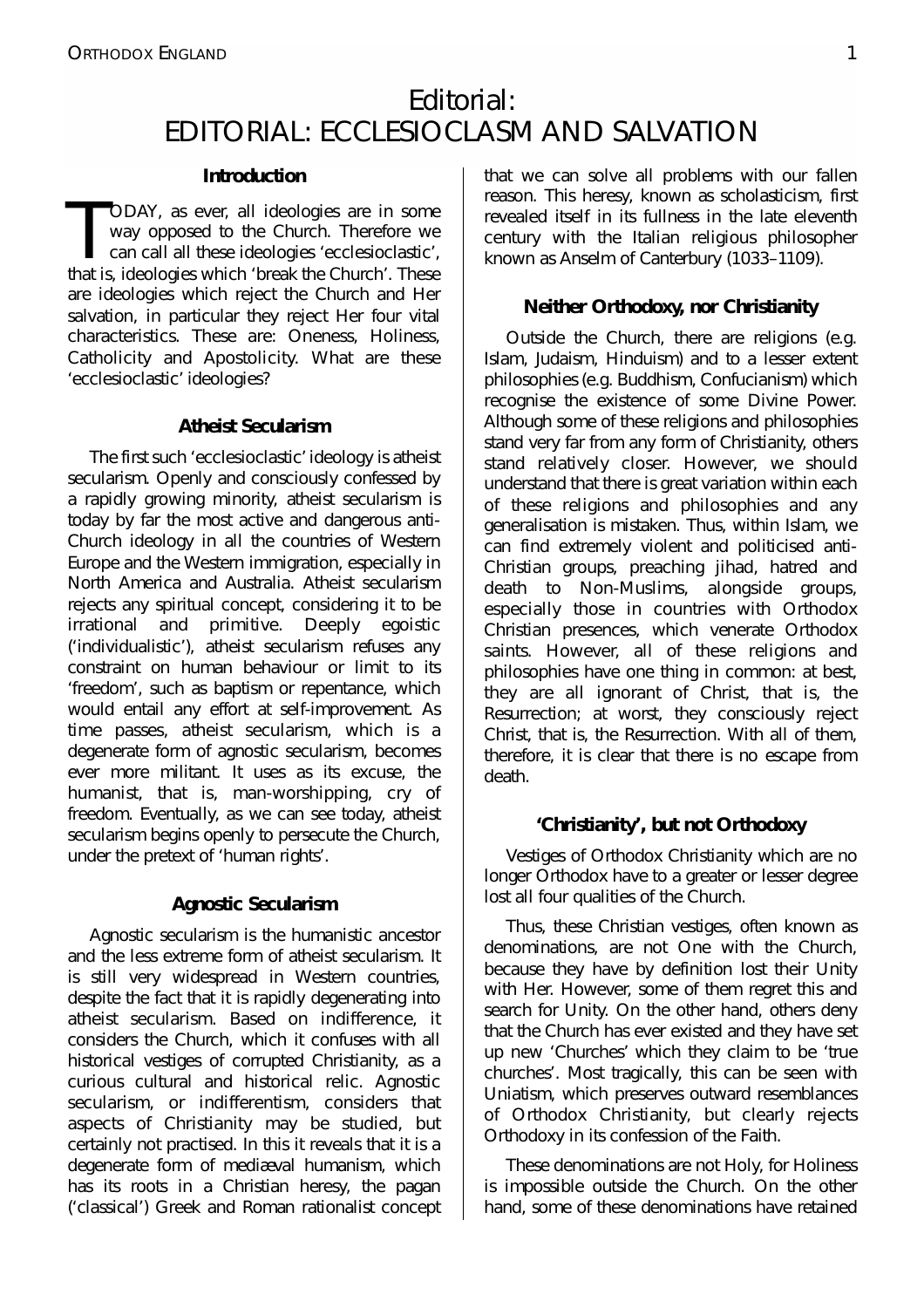forms of piety and sacrifice which resemble the initial stage of Holiness, that is, righteousness. O thers of them are so much in the grip of demonic ill usion that they make a mockery of Holiness.

These denominations are not Catholic, for they do not share in the same Faith that the Church has confessed at all times and in all places. They are at variance with the Catholicity of the Church and conform to the passing fads and fashions of men. However, it must be said that these fads and fashions are sometimes much longer-lasting than others. The fact that some denominations may have some sense of historic tradition is a sign that they have preserved greater vestiges of Orthodoxy than others.

These denominations are not Apostolic, for they have been altered or even invented by men since the times of the Apostles. Although some of them have preserved greater Apostolic vestiges than others, and hence we can call them 'Christian', none of them has preserved the fullness of Apostolic life, which we call 'Orthodox Christianity'.

#### **'O rth odox y' , b ut n ot Chri sti ani ty.**

It is also possible to be 'Orthodox', but not Christian. In other words, it is possible to keep an outward Orthodoxy, but not be inwardly Christian. This is possible in four different ways, specifically by denying each of the four defining characteristics of the Church.

Firstly, there is ecumenism. Ecumenists, by definition, reject the O neness of the Church under the paradoxical pretext that they wish to make Her One. Ecumenists are defined not only by their ecumenism, but also by their modernism, or ren ovationism, and liberalism. This is logical, for if they deny the Oneness of the Orthodox Church, then automatically they can also claim the right to deny the Tradition of the Orthodox Church, asserting that only they can make the Church One. The sin here is pride, for ecumenists claim that they know better than the Church and are therefore superior to Christ. Who is the Head of the Orthodox Church. In history, some 'Orthodox' bishops and priests have fallen into the ecumenist error, which is a heresy, because it makes the wrong choice, dividing itself from the mainstream of the One Church.

Secondly, there is nominalism. Nominalists are those who only outwardly belong to the Church. Therefore, they deny Holiness, for Holiness is only obtainable if we belong inwardly to the Church. The sin here is a lack of faith and therefore the sloth to do anything about it. Here there is also superficiality and selfish vanity, the search for idle amusement 'fun'.

Thirdly, there is phariseeism. This is the spiritual disease of those who observe the outward forms of piety, but have no love in their hearts. In this way, they deny the Catholicity of the Church. In their narrowness, pharisees say that only they are right and that all others are wrong and so inferior. They fail to understand that we are not saved by our ' opinions' or because we are 'right', but because we have love for one another. The sin here is vain self-admiration, a lack of love for others and coldheartededness. The pharisee's heart becomes stone, if he does not repent, that is, if he does not heed the inspirations of the Holy Spirit to open the heart to the mercy of grace.

Fourthly, there are false brethren, those who confess the Faith and the Church, but use it as a career for their ambition. They deny the Apostolicity of the Church, that is, the Apostolic fervour that we see, for example, in the first chapters of the Acts of the Apostles, which describes the Faith of the first Church in Jerusalem. The sin here is of jealousy and hatred of others and is coloured by the spirit of the slanderer, that is, in Greek, of the devil.

Together, these four sins constitute Ecclesioclasm, the Anti-Church, Anti-Salvation. The Anti-Church is that which is ecumenist. nominalist, pharisaic and full of false brethren. In other words, it will unite all in ecumenism, but such unity is only possible when all are only nominal members and therefore hypocrites (pharisees) and have no love for one another, using the 'Church' only for their own ambitions (false brethren). This is the 'Church' of Antichrist, that is the synagogue of satan, which we shall see at the end of time

#### **O rthod ox Chri sti ani ty: the Ch urc h**

Today, as ever, a minority of the world popul ation is Orthodox Christian, that is, belongs to the Orthodox Church and has the sense of the Church. Strictly speaking, Christianity is impossible outside the Church. For Christianity, understood as Orthodox Christianity, is by definition impossible outside the Orthodox Church. Outside the Orthodox Church it is possible to be 'Christians'. but only in the sense that people merely confess in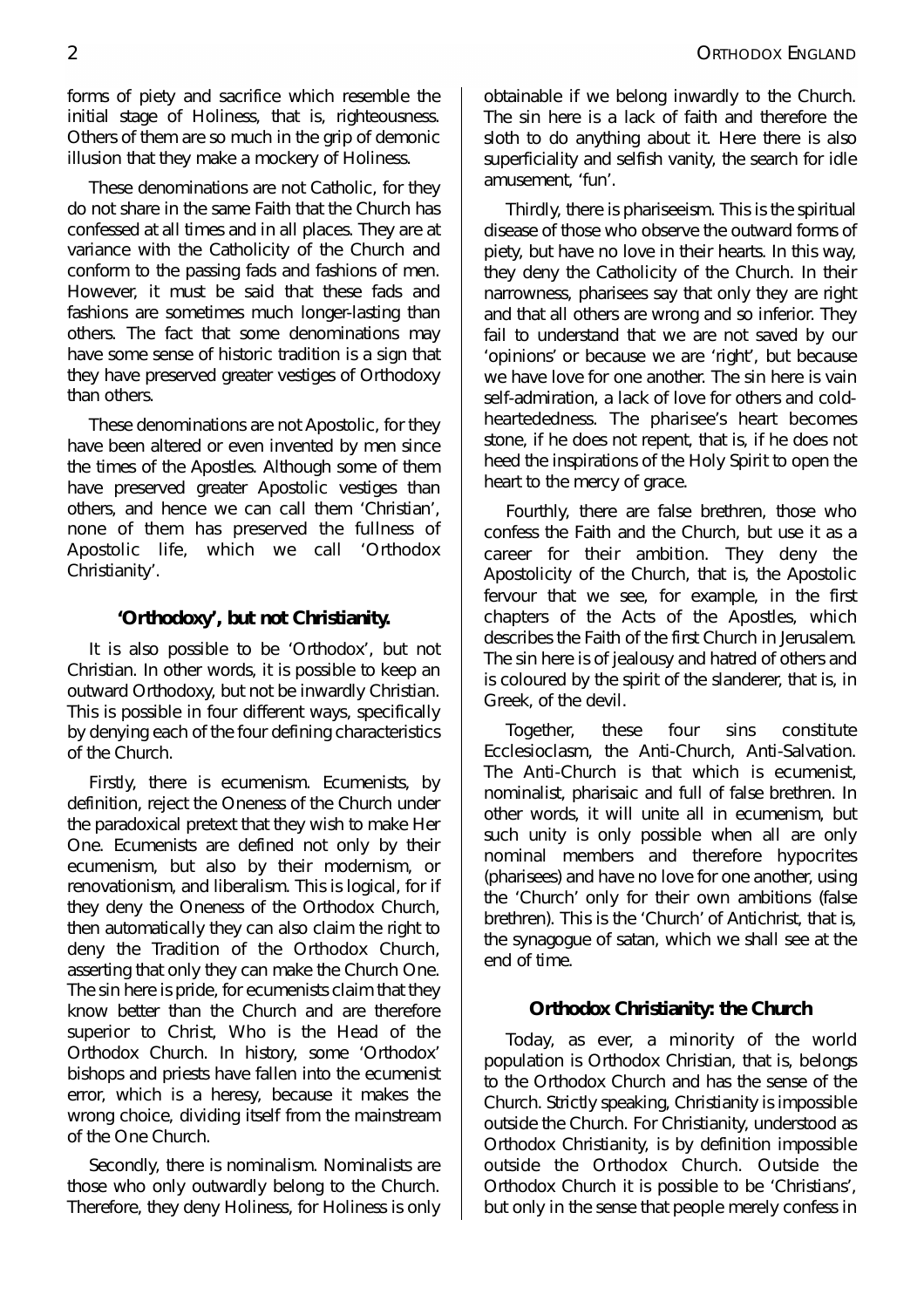#### O RTHODOX ENGLAND 3

words teachings like the Holy Trinity and Christ as the Son of God, but fail to live them. To confess Orthodox Christianity we must confess in word and deed the four signs of the Church, One, Holy, Catholic and Apostolic. We must confess that the Church is One, that She is Holy, that She is Catholic, and that She has the Apostolic Faith, and not some divisive, unholy, particular ideology invented within the last thousand vears.

#### $Conclusion$

Only a minority of humanity has ever lived in the Church. Given this, there are those who, recalling the G ospel words that 'many are called, but few are chosen', will conclude that at the Last Judgement only a minority will be saved. However, we must never make any judgement about the salvation of anyone. Even as regards ourselves, we cannot know whether we will be saved or condemned. We can only hope for salvation,

provided that we show constant repentance and humility, relying only on the Mercy of God for salvation.

Only God judges. We must recall that we will be judged according to our consciences, according to what is in our hearts. And God is the Only Knower of Hearts. Thus, there are many who deny God in words, but when the moment of death comes to them, they call on God for help and confess Him. We are judged by what is in our hearts, either evil or goodness. Let us also recall that 'Many that are first will be last and many that are last will be first'. Thus, neither the extreme of despair, nor the extreme of proud assurance of salvation are at all appropriate. The Tradition of the Church has always been, as one twentieth-century saint, paraphrasing the Apostle Paul, put it 'Keep your mind in hell and despair not.

*Fr An dre w*

# From The Righteous: ABBOT ÆLFRIC (c. 1000) OF EYN SHAM

#### **A** Lenten Sermon **(O n the G ospel conc erni ng the thre e temptations of Christ in the wilderness).**

... The Holy Spirit led the Saviour into the wilderness so that He could be tempted there. Now everyone will wonder how the devil dared approach the Saviour to tempt him. He would not have dared tempt the Saviour, if he had not been allowed to do so. The Saviour came to mankind because He wanted to overcome all our temptations by His temptations and our eternal death by His temporary death. Now He was so humble that He let the devil tempt H im and let the wicked kill Him. The devil is the head of all the unrighteous and the evil are his limbs. Now God let the head tempt Him and the limbs crucify Him.

The devil was in great doubt Who was Christ? His life was not like that of others. Christ did not eat with greed, nor did he drink to excess, nor did his eyes wander amid various pleasures. So the devil mused on who He was, whether He was the Son of G od, Who had been promised to mankind or not. He thought to find out who He was. The devil never told Christ to eat when He was fasting for forty days and forty nights, because he saw that He was not hungry. Afterwards when Christ was hungry after such a long time, the devil thought



*I con from the Chora (Karive) monastery church*, *Co nstanti nopl e, reb ui l t i n A D 1 31 3 (church fi rst menti oned A D 298 )*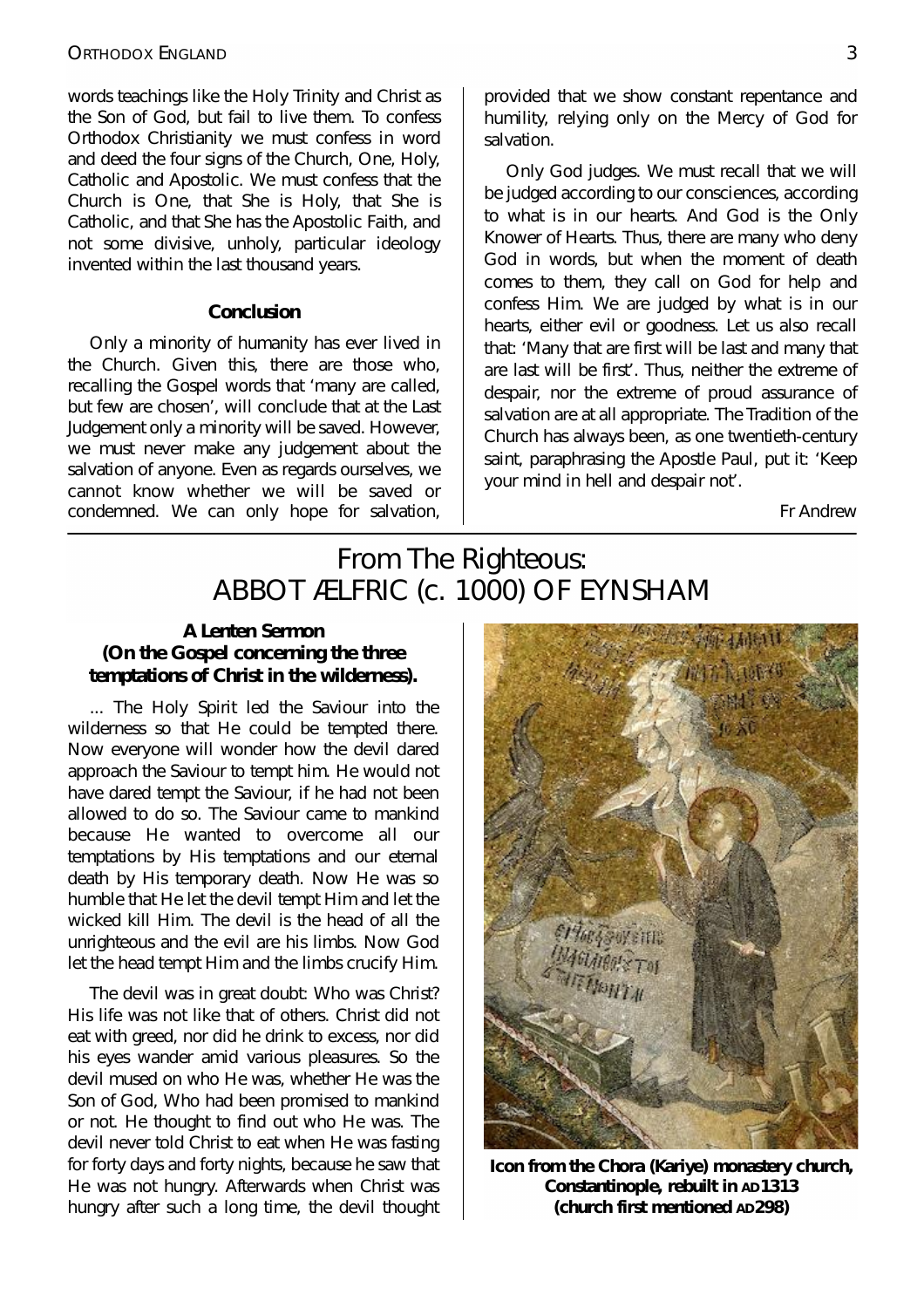that He was not God and said to Him: 'Why art thou hungry? If thou art the Son of God, turn these stones into bread and eat'. God, Who turned water to wine and made all creation from nothing, could easily have turned the stones into bread. However, He refused to do anything at the devil's command and answered him: 'Man lives not by bread alone, but by the words which go forth from the mouth of God'. As man's body lives by bread, so his soul lives by the words of God, that is, by God's teaching, which the learned have set down in books. If the body receives no food or cannot eat, then it ails and dies. In the same way if the soul does not receive holy teaching, it will perish without strength. With holy teaching it will be strong and encouraged to do G od's will.

The devil was immediately overcome by Christ. 'And then he took Him up onto the temple, set him on the summit and said to him: 'If thou art the Son of G od, jump down; for it is commanded to angels concerning Thee that they shall raise Thee on their hands, that Thou may not dash Thy foot against a stone'. Here the devil began to explain the Holy Scriptures, but he lied in his explanation because he is false and there is no truth in him, for he is the father of all lies. What he said was not written about Christ, but about saints who need the support of angels in this life, so the devil should not tempt them as much as he wishes. So gracious is God to mankind that He has set his angels over us as guardians, so they will not let the fierce devils destroy us. They can tempt us but they cannot force us to do evil, unless we do it ourselves, of our own will, through the devil's evil suggestions. We shall not be perfect unless we are tempted: through temptations we grow, provided that we always resist the devil and all his precepts and we approach our Lord with faith, love, and good works. If at any point we begin to fall away, we must get up at once and earnestly correct what is in danger.

Christ said to the devil: 'No-one shall tempt his Lord'. It would have been a very proud act if Christ had cast Himself down, though He could easily have done so, without injury to his limbs, for it was He Who bowed the high arch of heaven. However, He would do nothing out of pride because pride is a deadly sin. Instead, He refused to cast Himself down because he avoided pride and said: 'No one shall tempt his Lord'. He who tempts his Lord is he who with foolish confidence and pride does something in the name of God or foolishly and needlessly prays to G od for some miracle. Thus,

through Christ's patience, the devil was overcome a second time.

Again the devil took Christ up onto a mountain and showed Him all the riches of the world and its glory and said to Him: 'All these things I will give Thee, if Thou wilt fall at my feet and worship me'. The devil spoke presumptuously here, just as he had spoken before, when he had been in heaven and had wanted to share the heavenly kingdom with his Creator and be equal to God. Then his presumption cast him down into hell and now too his presumption humbled him, when, through Christ's passion, he lost his power over mankind. The devil said: 'These things I will give Thee'. It seemed to him that the whole world belonged to him, because no-one had resisted him until Christ, Who came and subdued him.

It is written in the Holy Scriptures 'Earth and all its fullness and all the world and those who dwell therein all belong to God', and not to the devil. N evertheless, Christ said of the devil in His Gospel that he is the prince of the world and should be driven out He is the prince of those who love this world and set all their hope on this life and despise their Creator. All creation, the sun and the moon, all the stars, the land, the sea, the cattle, all serve their Creator, because they live their life at God's command. Wicked man alone, when he despises the commandments of God and does the devil's will, either through covetousness, lies, anger or other sins, is the servant of the devil, acceptable to the devil, despising Him Who created him.

So Christ said to the devil: 'Get thou behind me, Satan! It is written: "Man shall worship his Lord and serve Him alone"' ... He said to the devil: 'Get thou behind me'. Now, the word 'devil' can be translated as 'falling down'. For the devil fell down and went behind from the start of his enterprise, when he was cut off from heavenly bliss. He went behind again at Christ's coming and he shall go behind at doomsday, when he shall be shut up in hell in eternal fire, he and all his minions, and they will never break out again.

It is written in the old law that no-one shall worship any idol, nor anything, save God alone, because no creature is worthy of that honour, save Him alone Who is the Creator of all things. Him alone we should worship, He alone is true Lord and true G od. We ask for the prayers of the saints, that they might remember us with their Lord and our Lord, but we do not worship them as we do God, nor would they allow it. As the angel said to John the Apostle, when he wanted to fall at his feet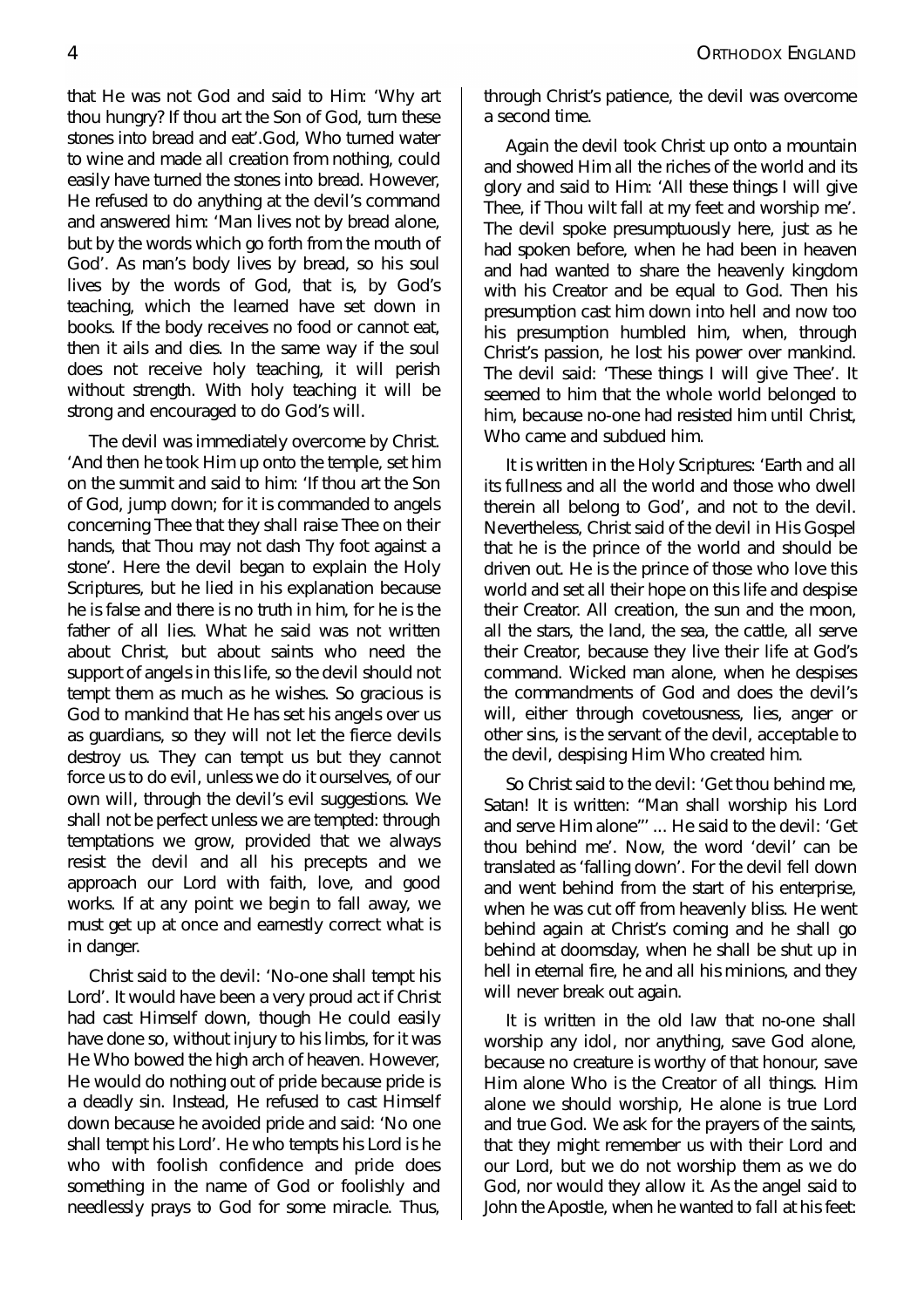'Do not bow down to me. I am God's servant like thou and thy brethren: worship God alone'.

'Then the devil left Christ and angels came to him and ministered to him'. He was tempted as a man and after the temptation holy angels came to him and ministered to him as to their Creator. If the devil had not seen that Christ was a man, he would not have tempted Him. And if Christ had not been true God, the angels would not have ministered to Him. Great was our Saviour's meekness and his patience in this. With one word He could have cast the devil down into the deep abyss, but He did not show His might. Instead, He answered the devil quoting the Holy Scriptures and gave us an example by His patience that whenever we suffer from the perverse, we should turn our mind to the commandments of G od rather than to any revenge.

The devil tempts in three ways, by suggestion, by pleasure and by consent. The devil suggests that we do evil, but we should avoid it and take no pleasure in the suggestion. However, if our mind takes pleasure then we should at least resist it, so that there is no consent to doing evil. Suggestion to do evil comes from the devil, but the human mind is often inclined to pleasure, sometimes it also falls into consent, since we are born from sinful flesh. The Saviour was not tempted in this way because He was born without sin of a Virgin, and there was nothing perverse in Him. He could have been tempted by suggestion, but no pleasure affected his mind. There was no consent either, because there was no pleasure. Therefore the devil's temptation was only outward, not at all inward. The devil came to Christ unsure and went away unsure, since the Saviour did not show him His power, but overcame him patiently with the Holy Scriptures.

The old devil tempted our father Adam in three ways, with greed, vainglory and covetousness. Adam was overcome because he consented to the devil in all three temptations. He was overcome with greed, when, on the devil's instructions, he ate the forbidden apple. He was overcome with vainglory, when he believed the devil's words, when he said: 'Ye shall be as great as angels, if ye eat of that tree'. And they believed his lie, that they would in their vainglory be better than when they had been created, but instead they became worse. Adam was overcome with covetousness, when the devil said to him: 'And ye shall have the power to discern good from evil'. Covetousness is not only in money, but is also in the desire for great dignity.

Christ overcame and laid the devil low with the same three things with which the devil had

overcome the first-created man. Through greed the devil tempted Christ, when he said: 'Say to these stones that they be turned to bread, and eat. Through vainglory he tempted him, when he suggested to Him that He jump down from the summit of the temple. Through covetousness he tempted Him, when with lies he promised Him the riches of the whole world if He would fall down at his feet. The devil was overcome by Christ by the same means with which he had overcome Adam of old. Thus, he departed from our hearts, made captive by the entrance by which he had entered and made us captives.

We have heard in this Gospel that our Lord fasted for forty days and forty nights in all. When He had fasted for so long, He showed the great power of his Divinity, by which he could have lived all through this present life, without earthly food, if he had so wanted. Afterwards, when He was hungry, He showed that He was a true man and therefore needed food. Moses the leader also fasted for forty days and forty nights, so that he could receive God's law, but he did not fast through his own power, but through God's. The Prophet Elijah also fasted just as long through G od's power, and afterwards, without dying, was taken from this life.

Now this fast is appointed to be kept by all Christians in the course of every year, but every day we must also eat our food with restraint and only those foods which are permitted. Why is this fast calculated as forty days? Every year has three hundred and sixty-five days. Now, if we take a tenth, then there are thirty-six days. From today to holy Easter Day there are forty-two days, but if we take the six Sundays away from that, then there are thirty-six days, one tenth of the year, counted out for our abstinence.

As G od's law enjoins that we should give G od a ti the, one tenth, of everything which comes to us from our work every year, likewise we should for one tenth of the year tithe our bodies with abstinence to the praise of God. We should preserve ourselves in all things as G od's servants, according to the apostle's teaching, with great patience, holy vigils, fasts, chastity of mind and body, for it is less dangerous for a Christian man to eat meat than to have intercourse with woman on holy days. Set aside all quarrels and every dispute and keep this time with peace and true love, for no fast is acceptable to G od without peace. And do as God taught, break your bread and give the second part to someone who is hungry and invite the poor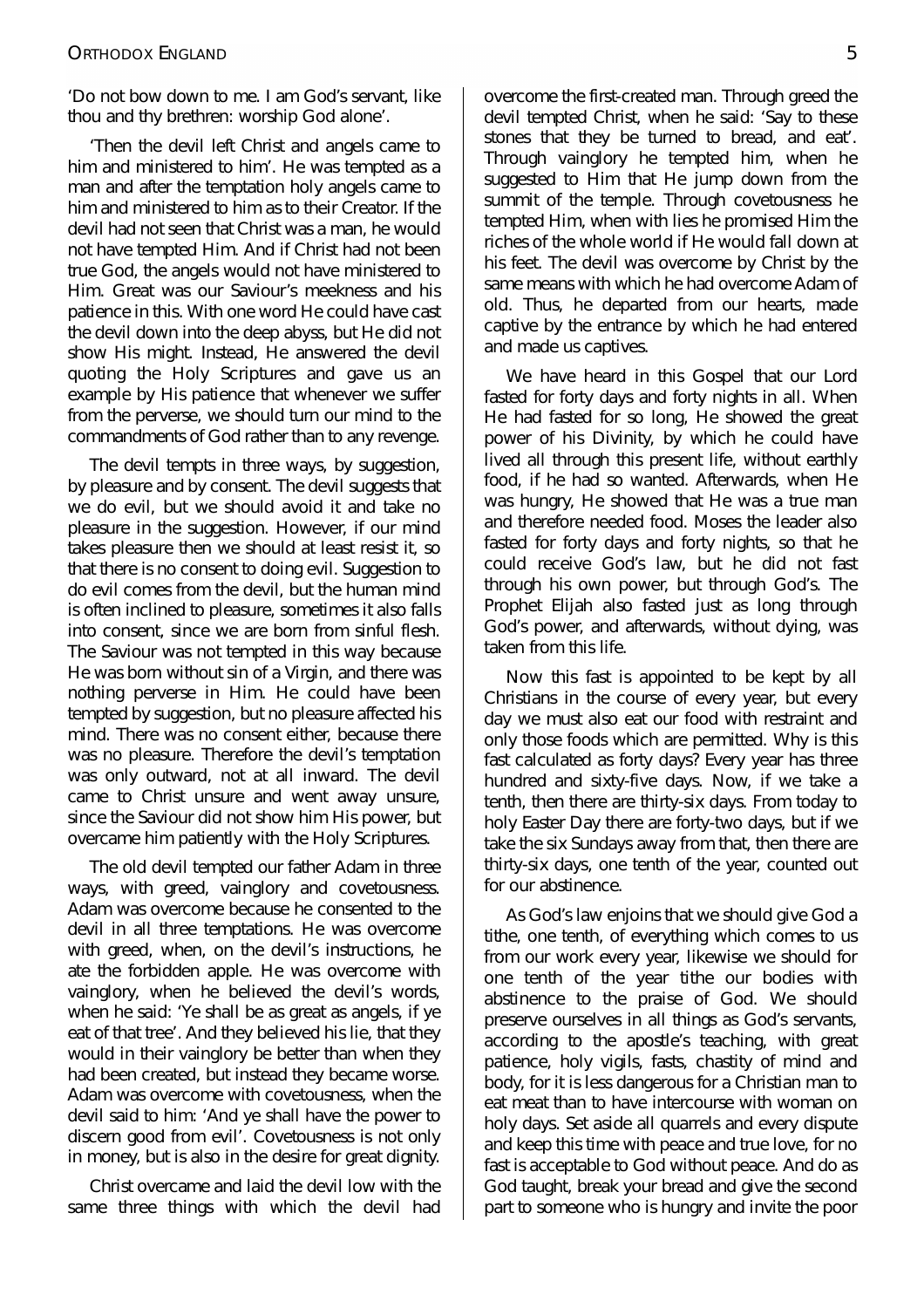and miserable strangers into your home and comfort them with your possessions. When you see someone naked, clothe him, despising your own flesh. The man who fasts without alms does as though he saves his food and then eats what he had previously given up in his abstinence. God condemns such fasting. But if you wish to fast to please God, then help the poor with the part that you have given up, and also with more, if it pleases you. Avoid idle talk and foolish pleasures and bewail your sins, for Christ said: 'Woe unto you who laugh now, for ye shall mourn and weep'. Again he said: 'Blessed are they who weep now, for they shall be comforted'.

We have lived loosely for twelve months, now we who at other times have lived for ourselves must make amends for our carelessness and live for God. And whatsoever good we do, let us do it without pride and vain praise. He who does any good out of pride, for his own praise, will have no reward with God, but will have his punishment. But let us do as G od has taught, that our good works may be so known to men that they may see our goodness and glorify and praise our Heavenly Father, God Almighty, Who rewards a hundredfold whatever we do for the poor, for the love of Him Who lives and reigns without end unto eternity. Amen .

# ST GEORGE AND THE DRAGON

Extract from a Speech given in New York on St George's Day, April 23rd, 1918  $b$ y *John Masefield* 

RIENDS, for a long time I did not know what<br>to say to you in this my second speaking here.<br>I could fill a speech with thanks and praise:<br>thanks for the kindness and welcome which has RIENDS, for a long time I did not know what to say to you in this my second speaking here. I could fill a speech with thanks and praise: met me up and down this land wherever I have gone, and praise for the great national effort which I have seen in so many places and felt everywhere. We, who, like you, have had to lay by our pleasant ways, and take up hard ones, and go up a bitter path to an end men cannot see, know how great your sacrifice and your effort are. But I could not thank you or praise you enough, and even if I could, the best praise and thanks are silent. If and when I return to England, I will speak your praise.

So, casting about for a theme, I thought, that today is St George's Day, the day of the Patron Saint of England, and that to-day, in the far past, that great knight of God rode out, in the Eastern country, and killed a dragon which had been devouring women, and that Englishmen had thought that deed a holy, and most beautiful and manly thing, and had chosen St George from among all saints to be their saint, and had taken his banner to be their banner, and called upon him, century after century, when they went into battle. For they felt that such a man lived on after death, and would surely help all holy and beautiful and manly men for ever and for ever.

And I thought, too, that on this day, 354 years ago, the child, William Shakespeare, was born, in that old house in Stratford which so many of you have gone to see. And that on this same day, after he had done his day's work, he passed out of this life, into that Kingdom of England which is in the kindling mind, in all its moments of beauty, and that there he, too, lives for ever to give peace, even as St George gives a sword, to all who call upon him

So, thinking these things, all the more keenly, because I am far from England, in this sweet season of April, when the apple blossom is beginning, I felt that I would talk of England. Not of any England of commerce or of history, nor of any state called England, but of that idea of England for which men are dying, as I speak, along 5,000 miles of war.

I believe that the people of a country build up a spirit of that country, build up a soul, which never dies, but lingers about the land for ever. I believe that every manly and beautiful and generous and kindling act is eternal, and makes that soul still greater and more living, till in the land where manly and kindling souls have lived, there is everywhere about the earth, present like beauty, like inspiration, this living gift of the dead, this soul. And nations are only great when they are true to that soul. Men can only be great when they are true to the best they have imagined. And I believe that in times of stress, in national danger, in calamity, the soul behind a nation kindles and quickens and is alive and enters into men, and the men of the nation secret strength and power from it.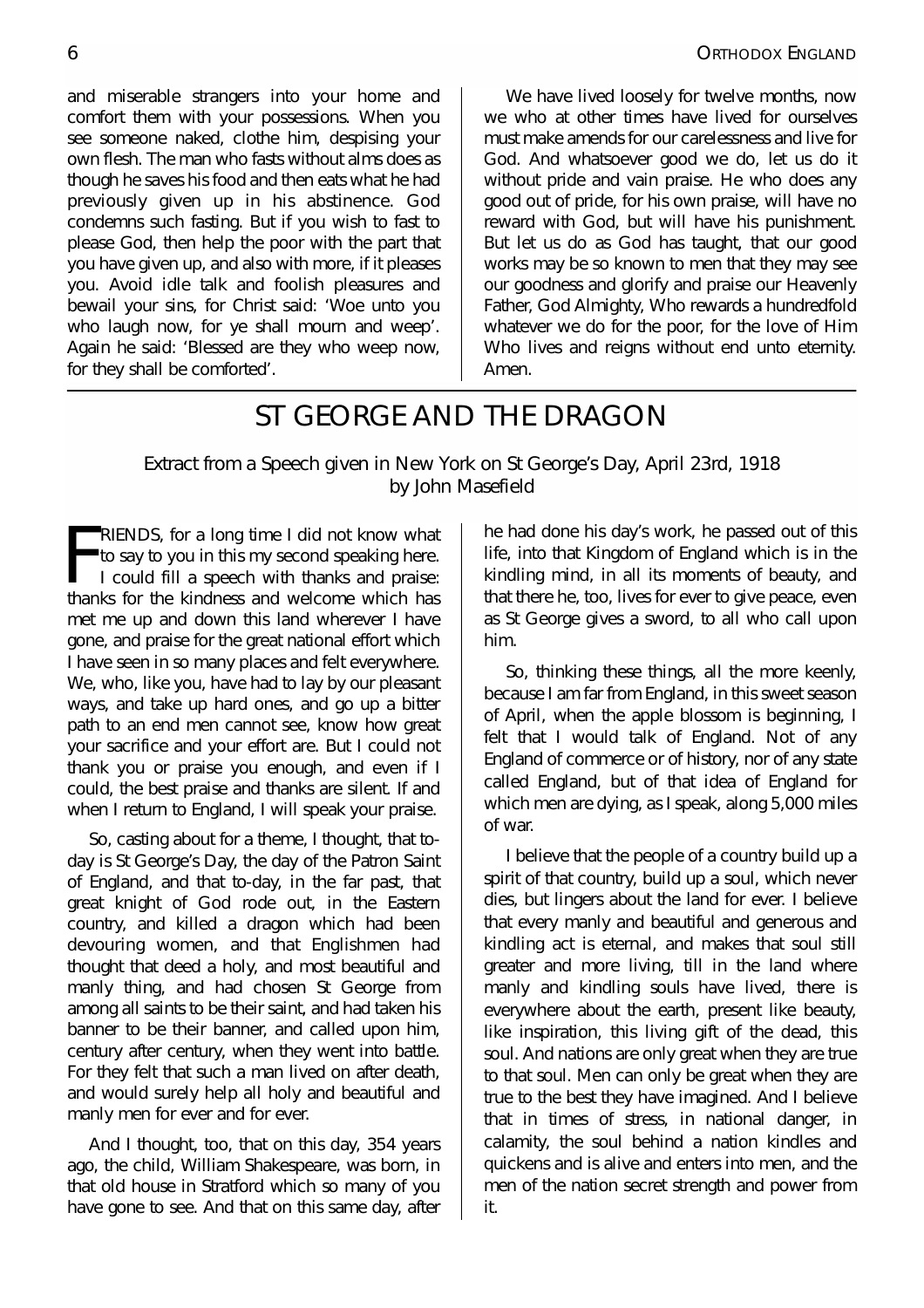#### ORTHODOX ENGLAND 7

I believe that that great soul, made by the courage and beauty and wisdom of the millions of the race, is the god of the race, to protect it and guide it and to lead it into safety. And men turning to it in time of trouble and calamity are helped and guarded by it, and brought out of the land of Egypt by it into their pleasant heritage.

Yet nations, like men, sometimes turn away from their true selves to follow false selves, and to serve false gods. All the old Bible is full of stories of a little nation sometimes true, sometimes false to its soul, and falling into calamity, and then being quickened and helped, and returning to the truth and coming to marvellous things, to the green pastures, where goodness and loving kindness follow men all the days of their life.

Understanding is the only thing worthwhile in this life. Art is nothing but complete understanding of something. All writers long to understand the spirit of their race.

Let me say now, that 25 years ago, it would have been difficult for an Englishman to speak here, about the spirit of England, and to claim that it is something of the spirit of St George, a manly and beautiful spirit, ready to help some one weaker, and something of the spirit of Shakespeare, a just and tender spirit, fond of fun and kindness and of the rough and busy life of men. That delicate, shy, gentle, humourous and most manly soul is the soul of England. It is in Chaucer, in Shakespeare, in Dickens. It is in the old ballads and tales of Robin Hood, who stood up for the poor, and was merry walking in the green forest It is in the little villages of the land, in the old homes, in the churches, in countless old carvings, in old bridges, in old tunes, and in the old acts of the English, a shy, gentle, humourous and most manly soul, that stood up for the poor and cared for beauty. No finer thing can be said of men than that, that they stood up for the poor and cared for beauty; that they cared to be just and wise.

Nearly 300 years ago, the life of England suffered a rude change in seven years of civil war. The ways of life which had been settled for five generations were suddenly and completely changed. There followed a turbulent and unsettled century, during which, for reasons of party, a foreign king, and line of kings, with foreign interests, and foreign methods, came into our land.

And at the same time, something else came into our land. Industry and adventure had long been virtues of the English; but now the two together began to create competitive commercialism. And just as competitive commercialism began, a small clique of corrupt politicians, gathered under the foreign king, and by bribery and iniquity of every kind, seized the common lands of the villages of England and enclosed them. Until then, the country folk in England had shared large tracts of land, so that, though they were poor, they still had grazing for cows and sheep and geese, and woodland for firing. Now by various acts of legal robbery these lands were taken from them, and they were reduced to an extreme poverty. They were forced into a position very like slavery. They had no possessions except their right hands. There was no St George to stand up for them, nor any Robin Hood, except that coarse and bitter truthteller, William Cobbett. They had the choice to be the slaves of the landowners or of the factoryowners, and the great mass of the populace ceased to have any share of what life offers. The enclosing of the commons robbed them of leisure and independence, the coming of the factories took them from the fields and the old communities, and flung them into new ones, which were allowed to grow up anyhow, without art, without thought, without faith or hope or charity, till the face of the land was blackened, and the soul of the land under a cloud

If you consider the thought and the voices of that time, you can see that the soul of the land was under a cloud. The thought and the voices of that time are things divorced from the body of the people. The thought is the possession of a few leisured men. It is not the joy of a great body of men. The voices are the voices of a few men crying in the wilderness that things are evil.

The thought of that time was the thought of Dr Johnson's Club, and of Joshua Reynolds' patrons. The voices are the voices of William Blake crying aloud that he would rebuild the city of G od among those black Satanic mills, and of William Wordsworth, who saw that poetry, which should be the delight of all, was become an unknown tongue to the multitude. And later the voices become more passionate and wilder and bitterer. They are the voices of Byron, who saw the foreign king, that royal lunatic, and his drunken but joyial son, and the bought-and-sold politicians who ran the country, for what they were, and mocked them. And the voice of Shelley, who cried to the men of England to shake themselves free, and the voice of Carlyle, who saw no hope anywhere but in the drill sergeant, and the voice of Ruskin, who saw no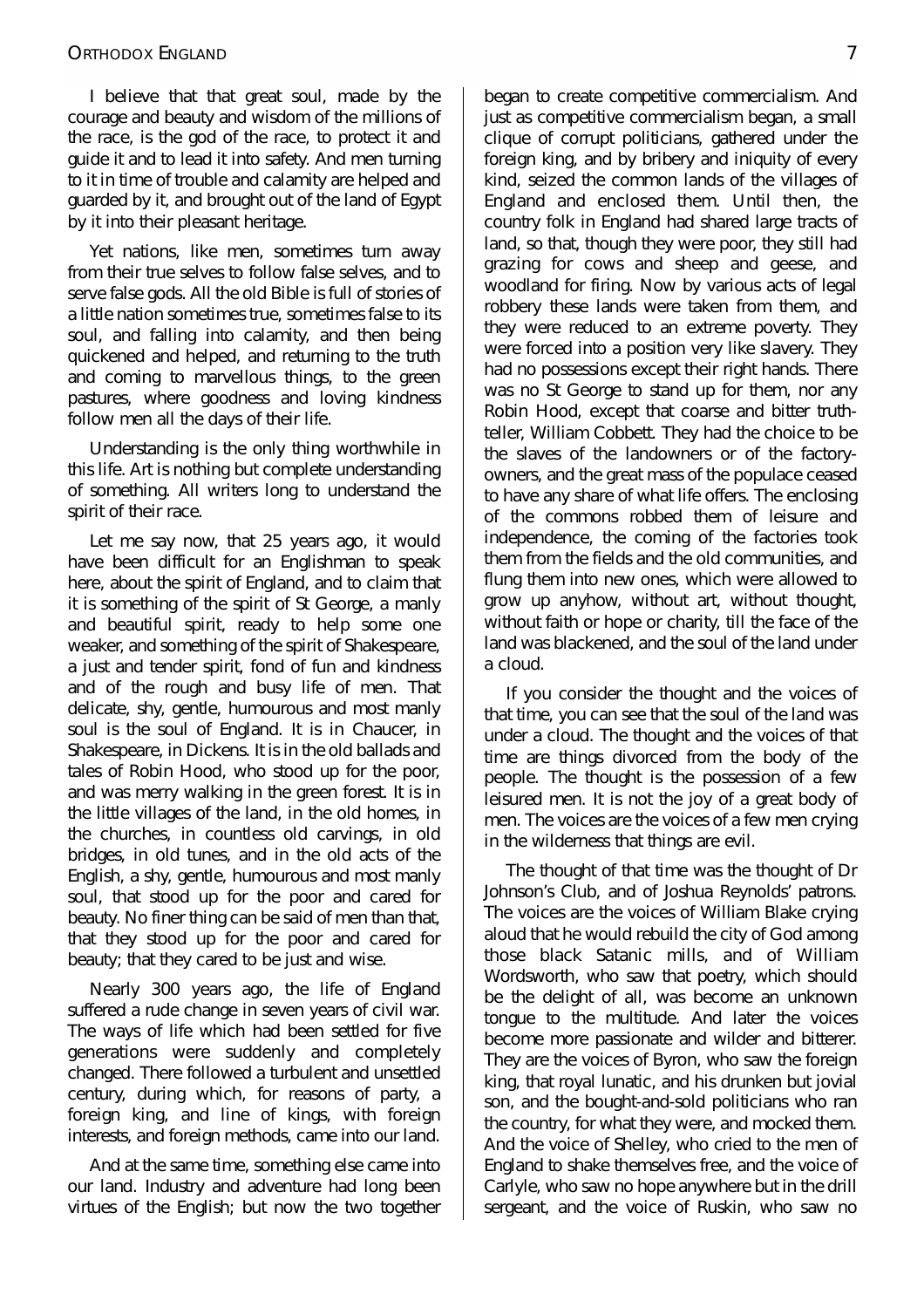hope anywhere but in the coming back of St G eorge.

There was only one question to those men, thecondition-of-England question. Thinking men might justly be proud of certain achievements in those years, many things were invented, many things were thought out, great books were written, and the world was charted and navigated and exploited, but there was no peace in that England for the men with souls to be saved.

The machine worked, it did great things, men could point to its results, but the great men, the seeing men, were unanimous that England was not a merry England for rich or poor. It was still a land where there was kindness and manliness and a love of life and sport and country. But with this, there was an apathy to things which were vital and kindling. The nation was drunken, and that was looked on with apathy, the nation had ceased to care, as it once had cared, with a most noble, intense, and passionate pride, for things of beauty and of style, in life, and art and music and the means of living. And this deadness and apathy and stupidity were become even matters of pride to some. Then the nation, with all its wealth, was an ill-taught, an ill-fed and an ill-clad nation, so that in every city in the land a vast number of souls were ignorant, and a vast number of bodies had not enough to cat nor enough to put on. And the rich, who owned the wealth, had lost the old English sense of splendour of life. They watched the beggary and the drunkenness with apathy. They watched the waste and the degradation of genius without lifting a finger. One of the most delicate silversmiths of our time died of consumption as a seller of cat's meat. One of our most delicate lyric poets died of consumption as a seller of matches in the street. Not all the efforts of all the writers of England could get a theatre for the fit and frequent playing of Shakespeare. Not all the wealth nor all the industry could reduce the paupers of England, the men and women who could not make a living, to less than a million in the year.

Then came 1914 ...

N 7 June 1843, thousands of disciples of 'Father' William Miller, founder of the New York<br>Second Advent Association, prepared to depart the Earth. From Illinois towns to the cities<br>of New England, members of Miller's cult N 7 June 1843, thousands of disciples of 'Father' William Miller, founder of the New York Second Advent Association, prepared to depart the Earth. From Illinois towns to the cities of New England, members of Miller's cult eagerly awaited the 'second coming', which he bade farewell to their friends, put on their white 'ascension robes' and listened for the last trumpet. The highways and byways were thronged with anxious crowds of men and women, while the trees in the orchards and the roofs of houses were filled with the more impatient Millerites, who thus hoped to be nearer to their new home in heaven. After this event fizzled out, several recalculated ' ascensions' were proclaimed - with equally disappointing results.

# THE GLORY OF SCOTLAND

Forty-five years ago as a child I visited the Isle of Skye. There, in a quite ordinary café and quite spontaneously and unselfconsciously, at the request of elderly local men, I heard a young woman singing a beautiful folk song in Gaelic. Though incomprehensible, its haunting beauty is still with me. It is with this memory that I write the following.

*Fr Andre w*

A LEXANDER CARMICHAEL was born on the island of Lismore in the western Highlands in 1832 and passed away in Edinburgh in

1912. A writer and collector of folklore, he is most famed for his six volumes entitled *Carmina Gadelica* or *The Songs of the Gaels* This is a collection of ancient, pre-*filioque* prayers, in the form of hymns, blessings, poems, invocations, as well as pagan charms concerned with agriculture, which latter are of interest to the folklorist.

Working as an exciseman, in the course of his travels Carmichael was able to collect extensive folklore in the Western Isles, the Outer Hebrides. These were collected not only in Lewis and Harris, but above all in the still Roman Catholic areas of U ist. The material that he collected in the *Carmina*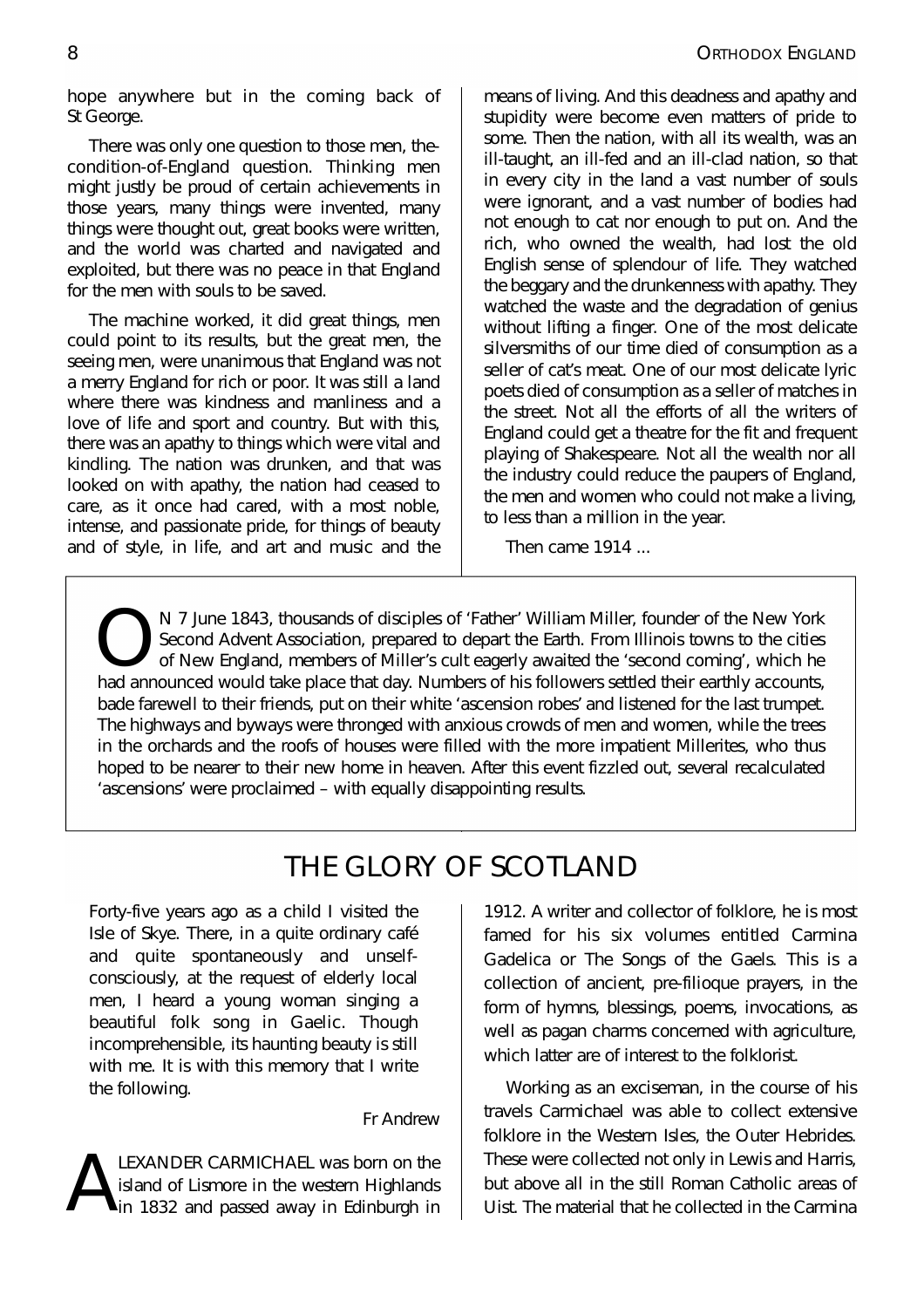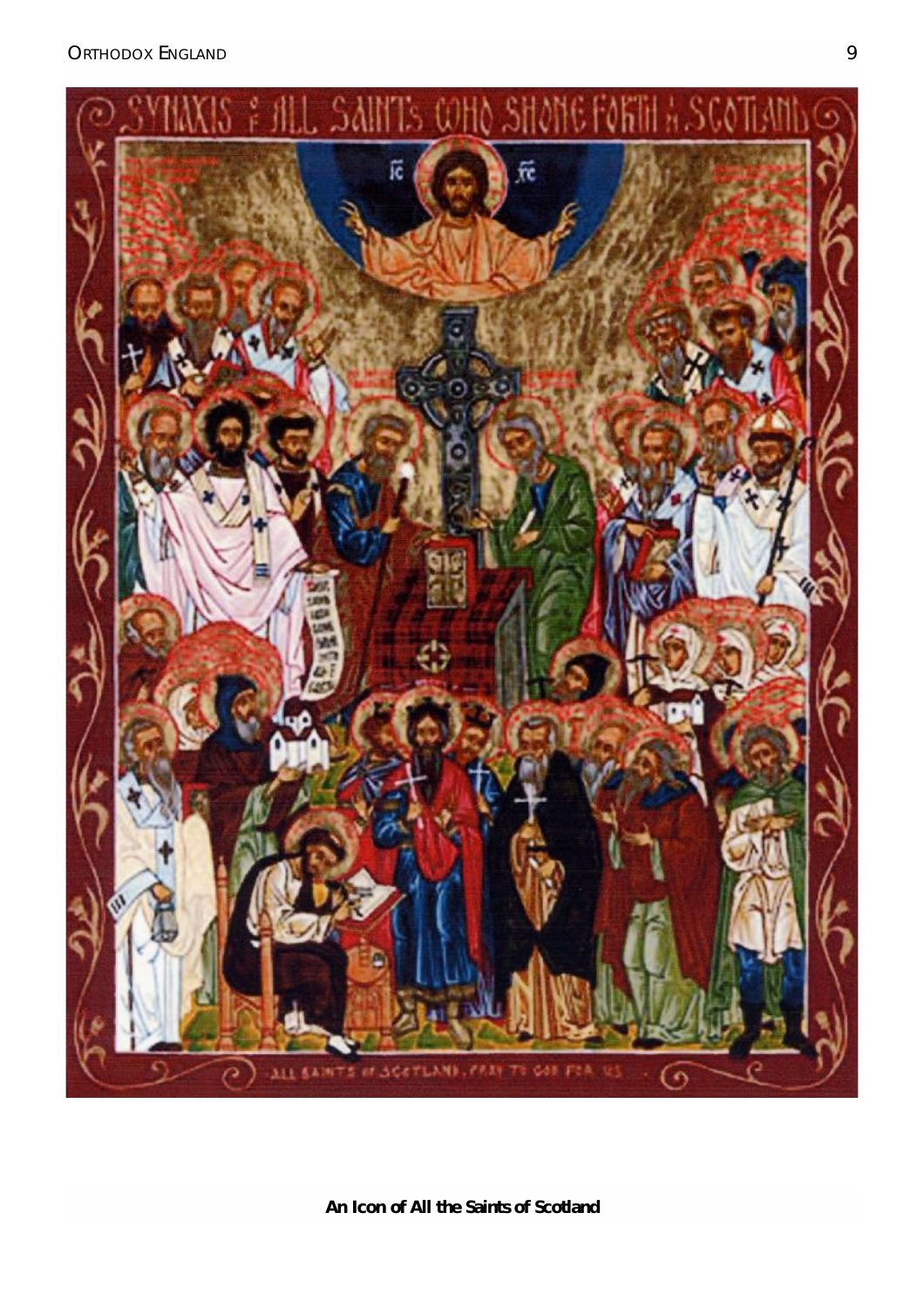*G adelica* is noted for its preservation of the ancient spirituality of the G aelic peoples of Scotland.

This was born of a world full of song and music, whether private or shared. 'The people of that day were full of hymns and prayers, full of music and songs, full of joy and melody and innocent merriment, as one reciter in U ist told him. Music and song were part of work and of leisure. Those who had worked together during the day met in the evenings, crowding into one another's houses, ' telling tales and histories, invocations and prayers, singing hymns and songs, runes and lays, sweet be autiful and soft. These were the *ceilidh*, entertainments with story-telling, heroic ballads, long enough to occupy several evenings.

Some have suggested that the spirituality in the prayers could be due to Catholic missionary work after the Reformation. However, although these prayers were saved mainly from among the Roman Catholics and in the islands, they were also to be found among Protestants and on the mainland. This proves that they came from outside the Counter-Reformation. In reality, in spirit the prayers reflect the ancient spirituality of the Egyptian and Syrian deserts brought through G aul to I reland and not the much later mediæval or Counter-Reformation Catholicism. Rather they mirror the lives of the Christian small holders, crofters and fishermen of the Outer Islands.

This we can say on account of the very close resemblance of the unsentimental, unpietistic and completely natural spirit of these prayers to that in the lives and writings of ancient and universal Orthodox saints, for example St Basil the Great in his eucharistic canon, St Patrick of Ireland in his *Breastplate* and St Isaac the Syrian in his hymns. For them, as for all Orthodox, God is close and present in all His wondrous Creation, providing that we cleanse ourselves, as in Vol. III:

And as the mist scatters on the crest of the hills. May each ill haze clear from my soul, O G od.

Thus, the people of the Isles gave Carmichael prayers whose daily and yearly rhythms marked their lives: prayers from birth to death, from dawn to dusk, from milking and herding, from weaving to butter-churning, from the start of the year to its close. The islanders lived quite naturally in a state of prayer. It was prayer which responded to and grew out of their way of life, not one imposed on it from outside by a distant institution.

What the islanders said and sung grew out of the typically Orthodox Christian sense of the

presence of God and His invisible saints and angels as the most immediate reality in our lives. In the Songs of the G aels the veil between this world and the real world is very thin. Faith permeated everything the islanders did. As Orthodox, they made no pietistic distinctions between the secular and the sacred. They did not see where faith began and ended and thus they found it natural to assume that God was lovingly concerned in everything they did. They felt totally at home with God, as do practising Orthodox.

Carmichael was struck on going into the islanders' homes to hear how they addressed, 'the great G od of life, the Father of all living. They press upon Him their needs and their desires fully and familiarly, but with all the awe and deference due to the Great Chief whom they wish to approach and to attract ... And all this in language so homely yet so eloquent, so simple and yet so dignified, that the impressiveness could not be greater'. A contributor called Catherine Maclennan told him:

'My mother would be asking us to sing our morning song to God down in the backhouse, as Mary's lark was singing it up in the clouds and as Christ's mavis (song-thrush) was singing it yonder in the tree, giving glory to the G od of the creatures for the repose of the night, for the light of the day, and for the joy of life. She would tell us that every creature on the earth here below and in the ocean beneath and in the air above was giving glory to the great G od of the creatures and the worlds, of the virtues and the blessings, and would we be dumb'.

This was how children were taught to start each day. It told them that they were part of the cosmic worship of the Holy Trinity by the whole universe. Again and again the Songs of the Gaels echo the sense of completeness of the whole universe and the integration of body and soul, heart and mind into the worship of 'the Three'. Catherine Maclennan added: 'My mother taught us what we should ask for in the prayer, and as she again heard it from her own mother, and as she again heard it from the one who was before her'.

There is here no modern, 'Celtic' New Age, sentimental and romantic pantheism. It is a recognition that everything good comes from God, as it says in the Book of Genesis, is to be enjoyed for itself and as a reflection of its Creator. For example, from Vol. I we have: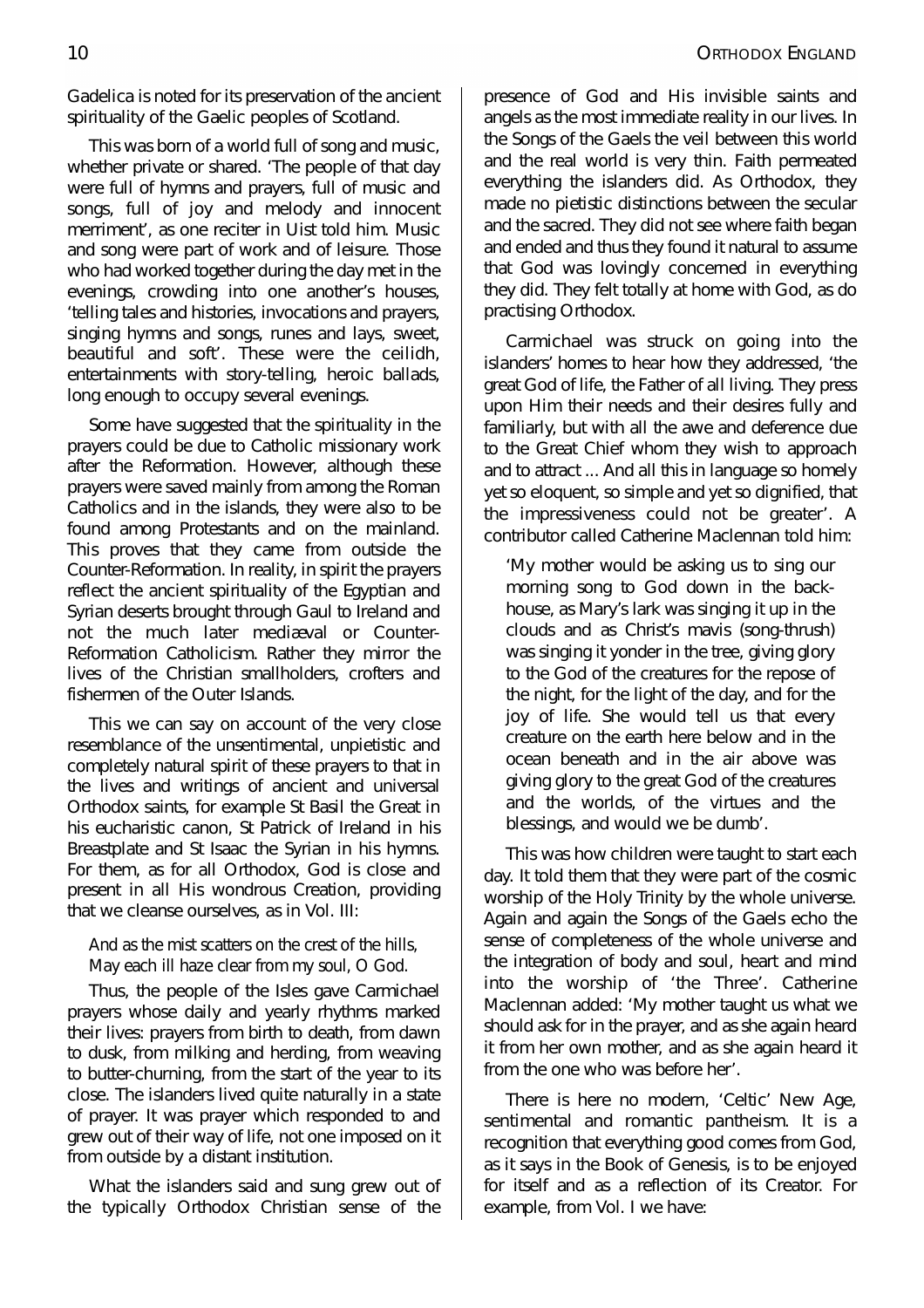There is no bird on the wing, There is no star in the sky, There is nothing beneath the sun, But proclaims His G oodness.

How far we are here from the much later dour killjoys, Calvin and Knox!

The closeness of God to His Creation brings a strong sense that the heavenly powers are not far away and surround us day and night. It seems natural to turn to the Holy Trinity and to Mary the Mother of God, to the saints and angels, for support and for practical help in everything that happens in our lives. Everything is the occasion to pray and involve the heavenly hosts. There is no divide between this world and the next. Heaven, the community of the saints, and earth, the community of people, are interconnected and interacting. So Mother Mary is there at the start of the day, when the peats have to be lifted from the hearth. St Bridget helps with the making of the butter. Gabriel and the angels can be called on for the sowing of the seed. St Columba protects the cattle on the way to the fields. The 'white' Archangel Michael shields us

The prominence given to the Holy Trinity conveys to us something of how the islanders felt about themselves and their world. The Trinitarian God in unity is alien to modern, self-centred, individualised isolation and points to community: we are saved together. In a society in which household, family and kin are central, men and women feel at home with the Trinity whose very essence is a harmonious relationship of Persons. This relationship however is not simply applied to the Godhead and to human persons, it embraces the whole of Creation. There is a sense of unity which includes family, birds and animals, material things, the whole of Creation. God is at work making his world whole. This is the message of Carmina Gadelica: All things are under God Who is close to us. 'I believe in One God, Maker of all things, visible and invisible', proclaim the Songs of the Gaels.

Some have suggested that Alexander Carmichael embellished or Victorianised the English translations of the Gaelic songs that he heard. This is only true of the form of English he used for translation. Essentially he wrote down what he heard – an oral tradition going back to the times of the great Apostle of Scotland, St Columba, working from his base in Iona. This we can say on account of the original Gaelic and also of the

frequent mention of St Columba in these hymns and blessings.

Apart from the Holy Trinity, Christ and Mary the Mother of God, there are saints and the nine orders of the 'white' angels, spiritual friends and very close to the daily round. Often mentioned in the prayers are: the Twelve Apostles, especially Sts Peter and Paul and Sts John and James, the ' white' Archangel Michael and the Archangels G abriel and Raphael, the Irish St Bride (Bridget), St Brendan, the later St Maolruain, St Cormac, the friend of St Columba, and even the pre-Columban St Ternan of Scotland. The emphasis on St Columba and the Irish proves the Ionian origins of this spirituality of the Western Isles, for the glory of the Scotland of the Highlands and the Islands is its Christian roots, brought to it, like the Gaelic language itself, from Ireland.

Below we present just a few extracts from the *Songs of the Gaels*, with our own titles. However, many more examples can be found on the Internet, at

http://www.smo.uhi.ac.uk/gaidhlig/corpus/Carmin  $a/$ 

For the wonderful singing of psalms in Gaelic, surely in the ancient traditions of St Columba, see:

http://www.youtube.com/watch?v=k3MzZ gPBL3Q & feature= rel ate d

http://www.youtube.com/watch?v=fMqKxpq6QAE & feature= rel ate d

http://www.youtube.com/watch?v=txIx9b07RhY&f eature=related

**Credo** (Extract, Vol. III, 41)

I believe, O God of all gods, That Thou art the eternal Father of life; I believe, O God of all gods, That Thou art the eternal Father of love.

I believe, O God of all gods, That Thou art the eternal Father of the saints: I believe, O God of all gods, That Thou art the eternal Father of each one.

I believe, O God of all gods, That Thou art the eternal Father of mankind; I believe, O G od of all gods, That Thou art the eternal Father of the world.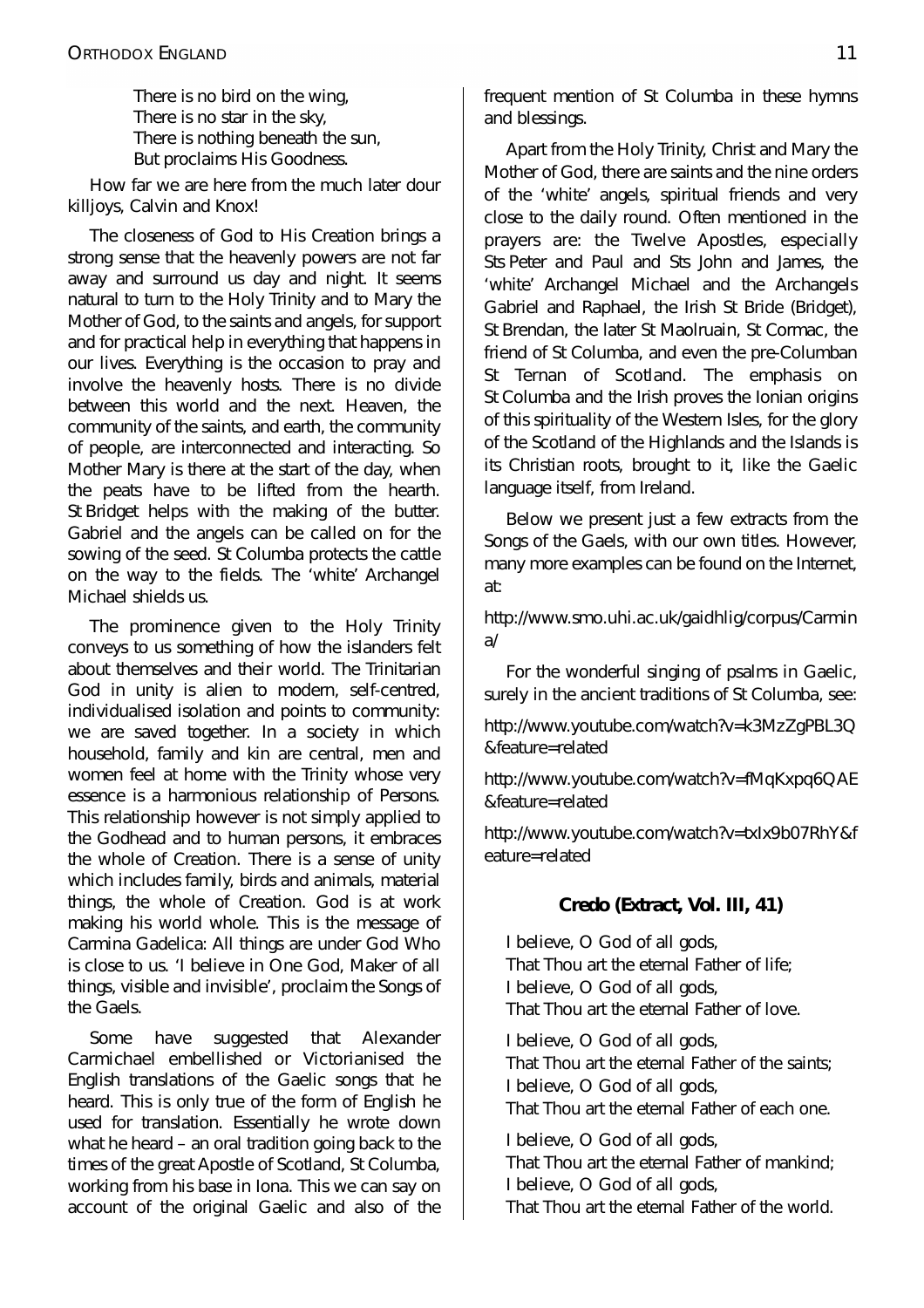I believe, O Lord and God of the peoples, That Thou art the creator of the high heavens, That Thou art the creator of the skies above. That Thou art the creator of the oceans below

**To the T hre e (Vol . III , 63)**

In name of Father. In name of Son, In name of Spirit, Three in One:

Father cherish me Son cherish me. Spirit cherish me, Three all-kindly.

G od make me holy, Christ make me holy, Spirit make me holy, Three all-holy.

Three aid my hope, Three aid my love, Three aid mine eye, And my knee from stumbling, My knee from stumbling.

**A Morni ng Prayer (Vol . III , 29)**

Thou King of moon and sun, Thou King of stars beloved, Thou Thyself knowest our need,  $O$  Thou merciful G od of life.

Each day that we move, Each time that we awaken, Causing vexation and gloom To the King of hosts Who loved us.

Be with us through each day, Be with us through each night Be with us each night and day, Be with us each day and night.

**An Eveni ng Prayer (Vol . I , 73 )**

I am placing my soul and my body On Thy sanctuary this night, O God, On Thy sanctuary, O Jesus Christ, On Thy sanctuary, O Spirit of perfect truth, The Three who would defend my cause, N or turn Their backs upon me.

Thou, Father, who art kind and just, Thou, Son, who didst overcome death, Thou, Holy Spirit of power, Be keeping me this night from harm; The Three who would justify me Keeping me this night and always.

**An Eveni ng Prayer (E xtra ct, Vol . I , 81 )**

I lie down tonight With fair Mary and with her Son, With pure-white Michael, And with Bride beneath her mantle.

I lie down with God. And God will lie down with me. I will not lie down with Satan, Nor shall Satan lie down with me.

O God of the poor. Help me this night, O mit me not entirely From Thy treasure-house.

**T he Cross of the S ai nts and the Ang el s (E xtra ct, Vol . I , 47)**

The cross of the saints and of the angels with me From the top of my face to the edge of my sol es.

O Michael mild, O Mary of glory, O gentle Bride of the locks of gold, Preserve ye me in the weakly body, The three preserve me on the just path. Oh! three preserve me on the just path.

**An Eveni ng Prayer (Vol . I , 83 )**

I am lying down to-night as beseems In the fellowship of Christ, Son of the Virgin of ringlets. In the fellowship of the gracious Father of glory, In the fellowship of the Spirit of powerful aid.

I am lying down to-night with God, And God tonight will lie down with me, I will not lie down tonight with sin, nor shall Sin nor sin's shadow lie down with me.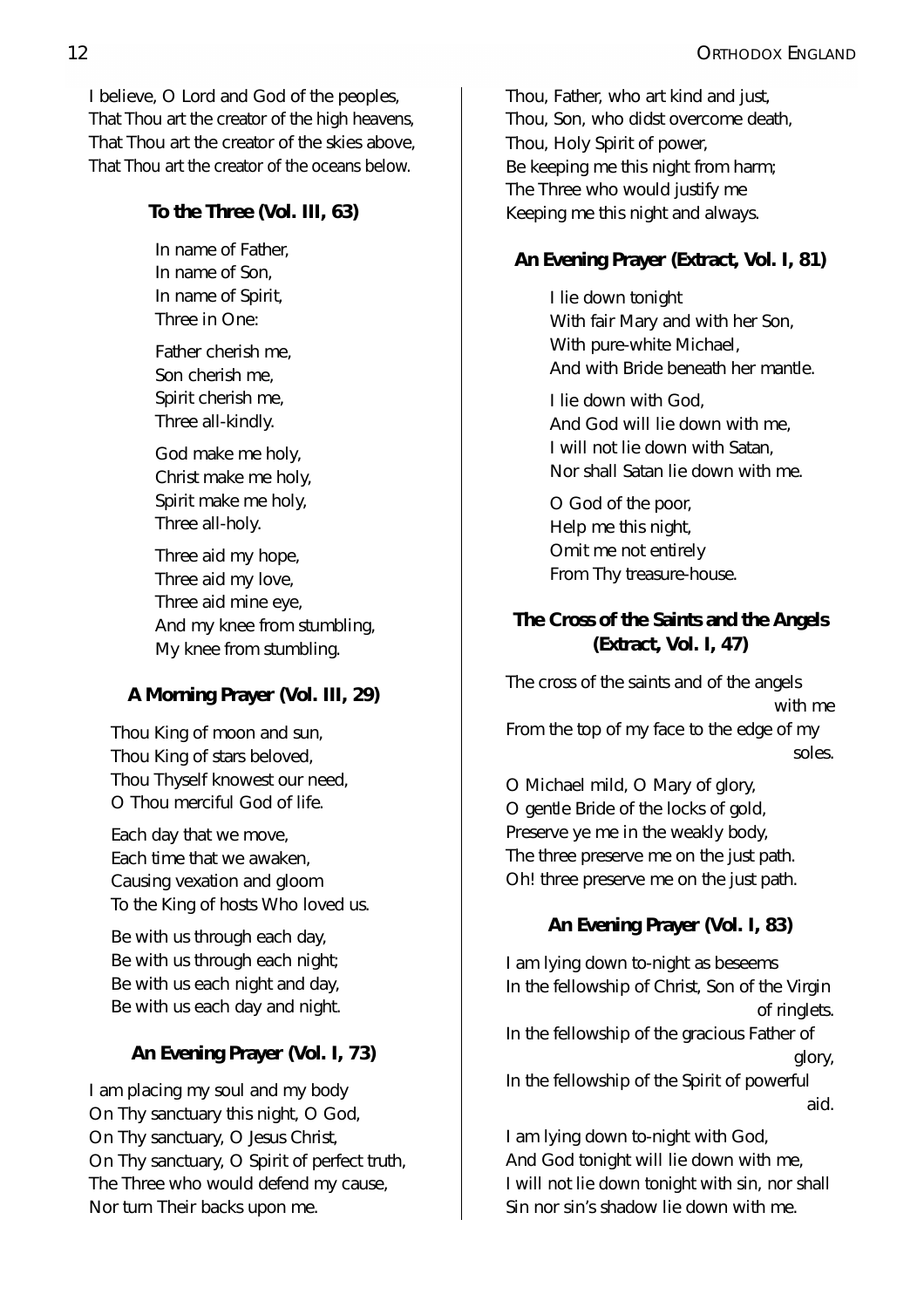#### ORTHODOX ENGLAND 13

I am lying down tonight with the Holy Spirit, And the Holy Spirit this night will lie down with me, I will lie down this night with the Three of my love, And the Three of my love will lie down with me.

#### **An Eveni ng Prayer (Vol . III , 333 )**

I lie down this night with God, And God will lie down with me; I lie down this night with Christ, And Christ will lie down with me; I lie down this night with Spirit, And the Spirit will lie down with me; God and Christ and the Spirit Be lying down with me.

**An Eveni ng Prayer (Vol . III , 337 )**

May the Light of lights come To my dark heart from Thy place: May the Spirit's wisdom come To my heart's tablet from my Saviour.

**G od i s everywhere (Vol . 1 , 5 )**

God with me lying down, God with me rising up, God with me in each ray of light. Nor I a ray of joy without Him, Nor one ray without Him.

Christ with me sleeping, Christ with me waking, Christ with me watching, Every day and night, Each day and night. God with me protecting, The Lord with me directing, The Spirit with me strengthening, For ever and for evermore, Ever and evermore, Amen. Chief of chiefs, Amen.

**Ma y G o d bl ess al l (Vol . I , 247)**

God, bless Thou Thyself my reaping, Each ridge, and plain, and field, Each sickle curved, shapely, hard, Each car and handful in the sheaf. Each ear and handful in the sheaf.

Bless each maiden and youth, Each woman and tender youngling, Safeguard them beneath Thy shield of strength, And guard them in the house of the saints, Guard them in the house of the saints.

Encompass each goat, sheep and lamb, Each cow and horse, and store, Surround Thou the flocks and herds And tend them to a kindly fold, Tend them to a kindly fold.

For the sake of Michael head of hosts. Of Mary fair-skinned branch of grace, Of Bride smooth-white of ringleted locks, O f Columba of the graves and tombs, Columba of the graves and tombs.

**A Bl essi ng (Vol . III , 265 )**

The peace of G od, the peace of men, The peace of Columba kindly, The peace of Mary mild, the loving, The peace of Christ, King of tenderness, The peace of Christ, King of tenderness,

Be upon each window, upon each door, U pon each hole that lets in light, U pon the four corners of my house, U pon the four corners of my bed, U pon the four corners of my bed;

U pon each thing my eye takes in, U pon each thing my mouth takes in, U pon my body that is of earth And upon my soul that came from on high, U pon my body that is of earth And upon my soul that came from on high.

**Prayer** (Extract, Vol. III, 99)

I am appealing to God, And to Mary the Mother of Christ, To Paul and the Apostles twelve, To aid me and to shield me

**For Protection (Vol. III, 107)** 

The holy Apostles' guarding, The gentle martyrs' guarding, The nine angels' guarding, Be cherishing me, be aiding me.

The quiet Brigit's guarding, The gentle Mary's guarding, The warrior Michael's quarding, Be shielding me, be aiding me.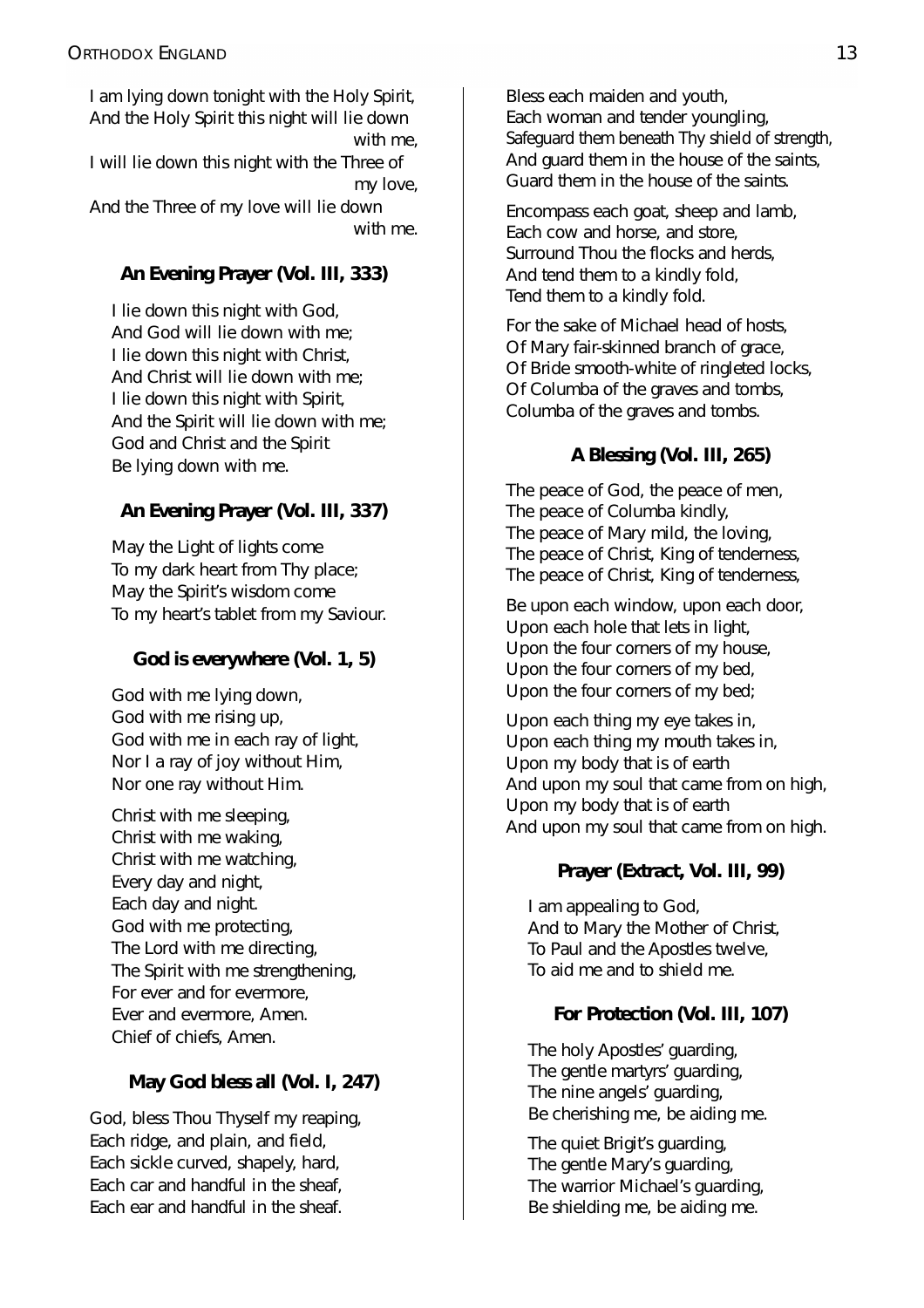The G od of the elements' quarding, The loving Christ's guarding. The Holy Spirit's guarding, Be cherishing me, be aiding me.

**Seeki ng Prote cti on (Vol . III , 1 75 )**

May Brigit shield me, May Mary shield me, May Michael shield me, On sea and on land: To shield me from all anguish On sea and on land, To shield me from all anguish.

May Father aid me, May Son aid me, May Spirit aid me,

On sea and on land: In the shielding of the City everlasting On sea and on land, In the shielding of the City everlasting.

May the Three succour me. May the Three follow me. May the Three guide me, On sea and on land, To the Vine-garden of the godlike On sea and on land, To the Vine-garden of the godlike.

**I n Prai se of the Mother of G o d (E xtra ct, Vol . III , 1 28-31)**

Thou art the Queen-maiden of the sea. Thou art the Queen-maiden of the kingdom, Thou art the Queen-maiden of the angels In effulgence.

Thou art the temple of the God of life, Thou art the tabernacle of the G od of life. Thou art the mansion of the God of life And of the forlorn.

Thou art the river of grace, Thou art the well-spring of salvation, Thou art the garden and the paradise Of the virgins.

Thou art the star of morning, Thou art the star of watching. Thou art the star of the ocean G reat .

Thou art the star of the earth, Thou art the star of the kingdom, Thou art the star of the Son of the Father O f glory.

Thou art the corn of the land. Thou art the treasury of the sea, The wished-for visitant of the homes O f the world.

Thou art the vessel of fullness, Thou art the cup of wisdom, Thou art the well-spring of heal th Of mankind.

Thou art the garden of virtues, Thou art the mansion of gladness, Thou art the Mother of sadness And of clemency.

Thou art the garden of apples, Thou art the lull-song of the great folks, Thou art the ful filment of the world's desire In loveliness.

Thou art the sun of the heavens Thou art the moon of the skies, Thou art the star and the path O f the wanderers.

**To the G uardi an Ang el (Vol . III , 1 51 )**

Thou angel of G od who hast charge of me From the dear Father of mercifulness. The shepherding kind of the fold of the saints To make round about me this night;

D rive from me every temptation and danger, Surround me on the sea of unrighteousness, And in the narrows, crooks, and straits, Keep thou my coracle, keep it always.

Be thou a bright flame before me, Be thou a quiding star above me. Be thou a smooth path below me, And be a kindly shepherd behind me, Today, tonight, and for ever.

I am tired and I a stranger, Lead thou me to the land of angels; For me it is time to go home To the court of Christ, to the peace of heaven.

**Bl es si ng for a Journe y (Vol . III , 203)**

May God make safe to you every steep, May God make open to you each pass, May God make clear to you each road, And may He take you in the clasp of His own two hands .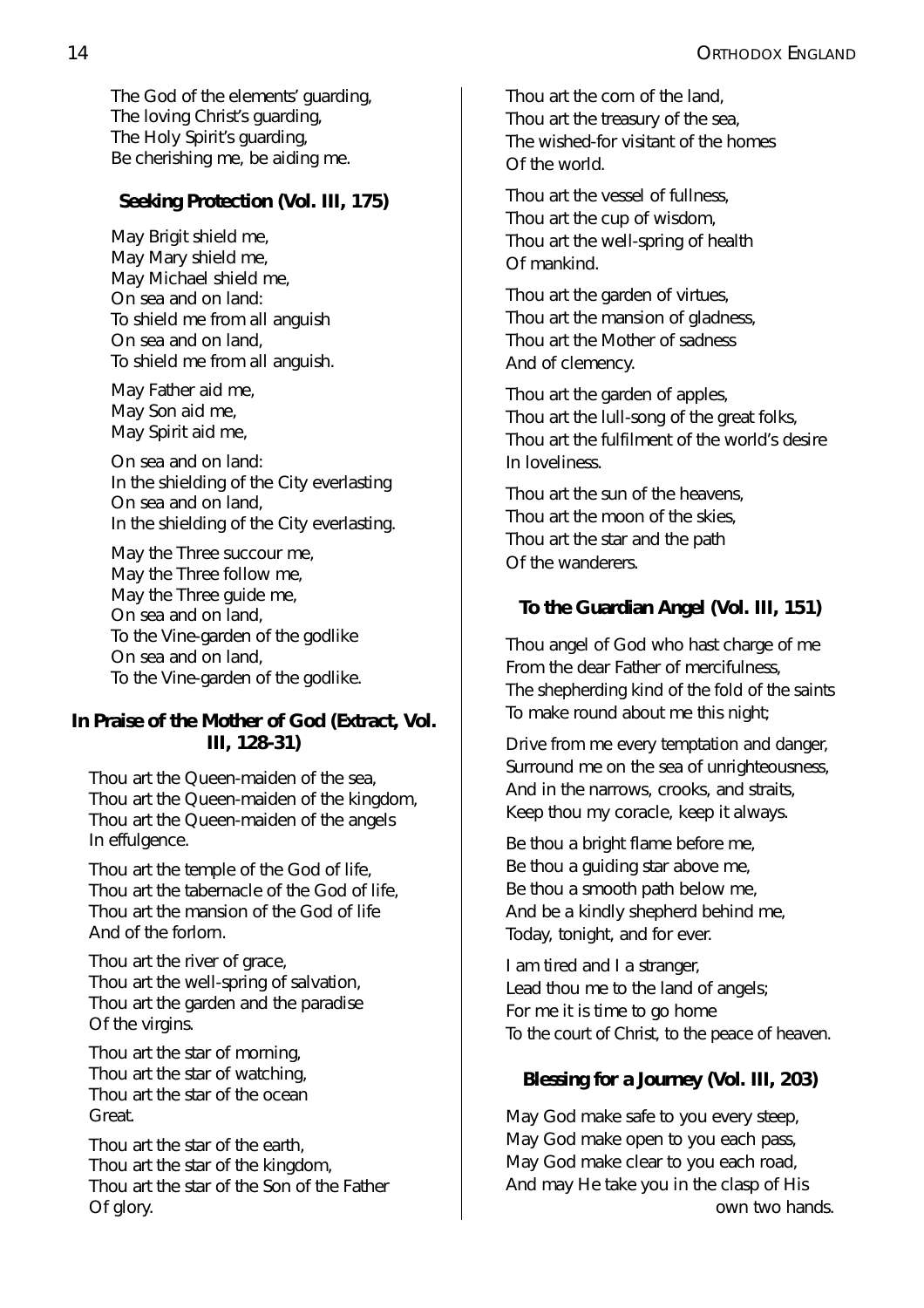**A Bl es si ng (Vol . III , 243)**

The love of the Mary Mother be thine, The love of Brigit of flocks be thine, The love of Michael victorious be thine, With their arm each hour surrounding thee.

The great bounty of the sea be thine, The great bounty of earth be thine, The great bounty of heaven be thine. Thy life be hale and fruitful.

The mild grace of the Father be thine, The loving grace of the Son be thine, The loving grace of the Spirit be thine, Laving (Washing) thee with the graces.

**A Bl es si ng (Vol . III , 203)**

Be each saint in heaven. Each sainted woman in heaven. Each angel in heaven Stretching their arms for you, Smoothing the way for you, When you go thither O ver the river hard to see; Oh when you go thither home O ver the river hard to see.

**A Bl essi ng (Vol . III , 21)**

The grace of G od be with you, The grace of Christ be with you, The grace of Spirit be with you And with your children, For an hour, for ever, for eternity.

**A Bl essi ng (Vol . III , 209 )**

May the King shield you in the valleys, May Christ aid you in the mountains, May Spirit bathe you on the slopes, In hollow, on hill, on plain, Mountain, valley and plain.

**A Parti ng Bl es si ng (Vol . 1 1 1 , 209)**

The peace of G od be wi th you, The peace of Christ be with you, The peace of Spirit be with you And with your children, From the day that we have here today To the day of the end of your lives, Until the day of the end of your lives.

# QUESTIONS & ANSWERS

![](_page_16_Picture_14.jpeg)

**Why i n th e Ru ssi an Ch urch d o Patriarchs wear green mantles Metropol i tans and Archbi sh ops bl u e**

**mantles** and ordinary bishops wear purple mantles?

#### *A. P. , Fel i xstow e*

Bi shops wear purple mantles because this is the royal colour and bishops are princes of the Church. I had to ask around to answer the rest of the question, because I had no idea. Here is the answer: It seems that since green is the colour of the Holy Spirit and therefore of prophets and since prophets are associated with the Old Testament Patri archs, green is used to denote the prophetic aspect of the office of the Patriarch. Blue is the colour of the heavenly and it is worn by Metropolitans and Archbishops to show that they should be above worldly things and represent heavenly authority on earth.

![](_page_16_Picture_19.jpeg)

![](_page_16_Picture_20.jpeg)

**I s Fanny an O rthodox name ?**

*A. T. , Col cheste r*

Yes. It is a shortening of Stephanie.

![](_page_16_Picture_24.jpeg)

**I s Ava an O rthodox name ?**

*R. T. , Col orad o*

Yes. As far as I know it is a form of Eve.

![](_page_16_Picture_28.jpeg)

**What exactl y i s an Archi mandri te ?**

*P. B. , Leed s*

O riginally it meant the head of a monastery ('mandra'). Therefore, the original meaning was an Abbot, a man of mature years and spiritual depth. Unfortunately, the term has been devalued in recent centuries and I have met 22-year old Greek priests with the title! In the Russian Church it tends to have kept the original meaning, as taken to Russia by Greeks in the tenth century. However, it is true that in all the Local Orthodox Churches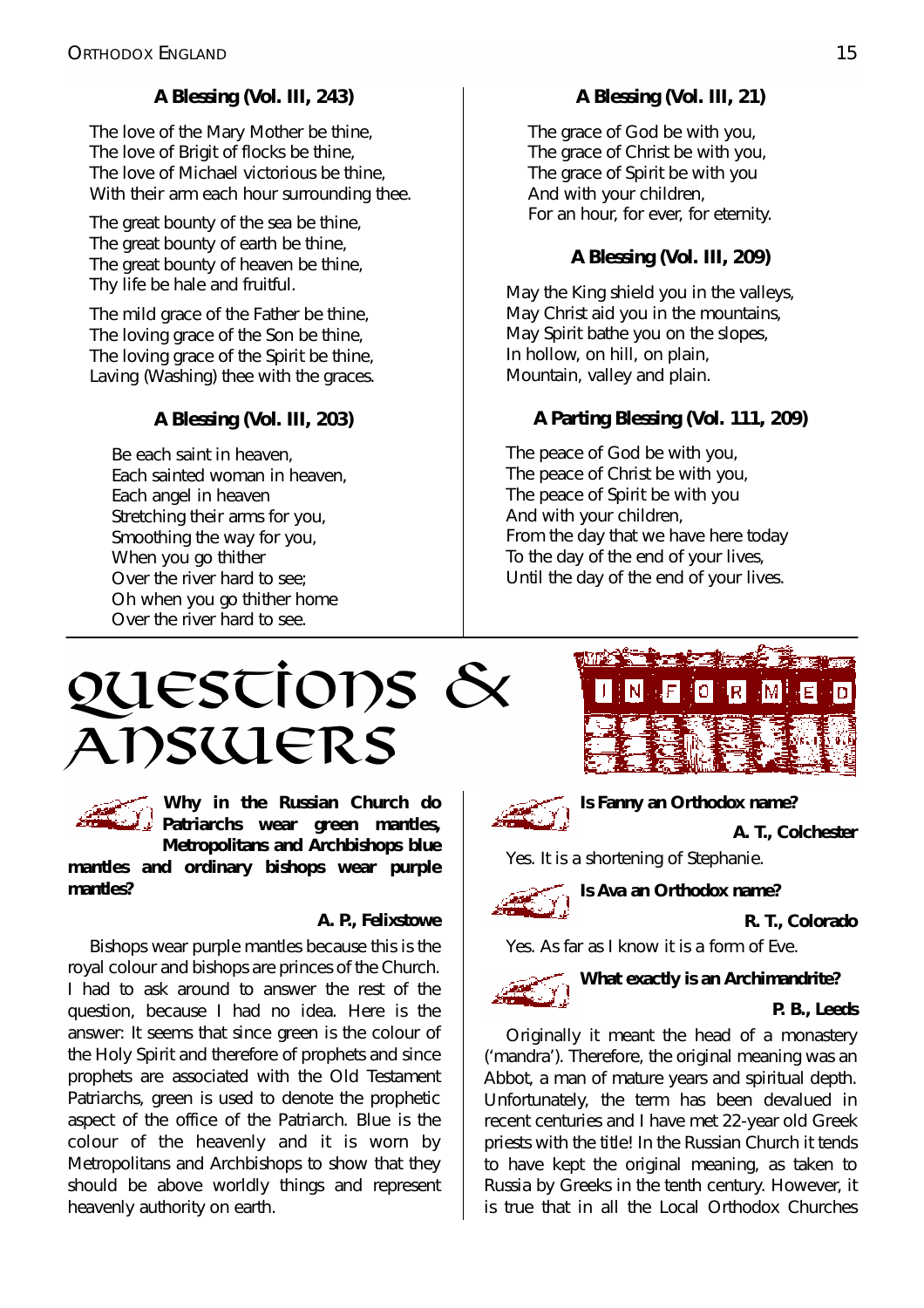titles (Metropolitan, Archbishop, Protopresbyter, Archpriest etc) and awards (the mitre etc) seem to have been inflated and devalued.

The exception is the term 'papa' or 'pope'. O riginally, this was used for any priest or bishop. Currently, in the Orthodox Churches it is still used for any priest (the Greek 'papas', the Slav 'pop', which in Russian is contemptuous, in Serb respectful), but only for one bishop - the Patriarch of Alexandria. In the West, the term soon became restricted to use for any bishop. Since the eleventh century it became even more restricted and by canon law - to use only for the Pope of Rome.

![](_page_17_Picture_3.jpeg)

**H ow do you know when someone i s i n a state of prel est (del usi on) or n ot ?**

#### *P. A. , Cal i forni a*

Here is a much better answer than I can give, It is taken from the 1991 book, *Contemporary* Ascetics of Mount Athos by Archimandrite Cherubim, Vol 1, pp. 265-268.

'The higher a man ascends, the greater are the dangers to which he is exposed, especially when he is deprived of an experienced spiritual guide able to " discern the spirits"  $(1 \text{ John } 4, 1)$ .

' This is what happened to a monk of St Sabbas' Monastery named Callistratus. For forty years he had struggled in asceticism, full of divine zeal, both in the Monastery of St Sabbas and in other desert regions of Palestine, such as a cave in the "Koraki" near Mount Nebo, the mountain where Moses is buried. In spite of his many victories and conquests over the unseen enemy, towards the end of his life he fell into delusion. He accepted as coming from G od a demonic activity which visited him at the time of prayer and brought certain disturbance to his being.

Let us say, for example, that Matins was being served, when suddenly the other monks saw Fr Callistratus trembling and shaking. In remarks and discussions about this, he was prepared to defend himself and maintain that these mani festations were due to abundant visitations of divine grace. He even quoted the verse of John 11, 33: "When Jesus therefore saw her weeping (Mary), and the Jews also weeping which came with her, he groaned in the spirit and was troubled".

It is a custom of those who are deceived to defend their delusion or heresy by means of scriptural quotations. The same thing is done by the heretical Pentecostals, who shake violently in their

bodies and fall down and roll on the floor, believing that the "Holy Spirit" is visiting them with power.

'The fathers of the Monastery were greatly scandalised by this happening. They admonished him and asked him to correct himself, but they did not have the spiritual power to convince him that del usion was involved. He, although believing that the quaking came from the action of divine grace, was not immune to occasional doubts. Having heard of the perspicacity of the Athonite Elder D aniel, he decided to ask his opinion.

'On March 28 1911, he prepared an extensive letter and sent it to Katounakia. In it he described his situation in detail, and he also described the scandalised state of the brethren, who were unable to discern the signs of G race ... Finally, he asked him to indicate a way to avoid this scandal.

'On April 2, the wise Elder of Katounakia prepared his answer. In it he speaks at length about the leapings which are due to divine grace and the unreasonable movements and disturbance that come from delusion. With powerful arguments he showed him that his "strange movements and wrenchings of the body" were not of divine origin. He also explained to him the prerequisites for the " undeceived communion of grace" - genuine renunciation of the world, perfect submission and devotion to an experienced elder, complete cutting off of one's own will; unmurmuring endurance of all natural temptations, unfailing ful filment of the daily monastic rule, pure confession ... He reminded him of the counsels of the great ascetic fathers, and especially of St G regory the Sinaite: At the time of prayer do not accept any light or fire or form of Christ or angel, but preserve the mind colourless, formless, free of imaginings. The appearing of divine grace as a " dawning light" or " trembling exultation" is known to the evil demons, who present to "those not wholly pure" close imitations, leading them astray without them perceiving it Where there is no undeceived guide, the presence of genuine signs of grace in a struggler can lead later to delusion. The enemy knows how to mislead one and steal one away " secretly". The arch-evil serpent is in a position to distort the lofty work of mental prayer. It is possible to think that one has become a hesychast when one has actually become a fantasist and a sport of the evil spirits.

'He again emphasises that by the action of grace a man becomes sober, peaceful, undisturbed in soul and body and reverent O ften the body will be completely motionless, while the mind is caught away in divine ascents and contemplation. "For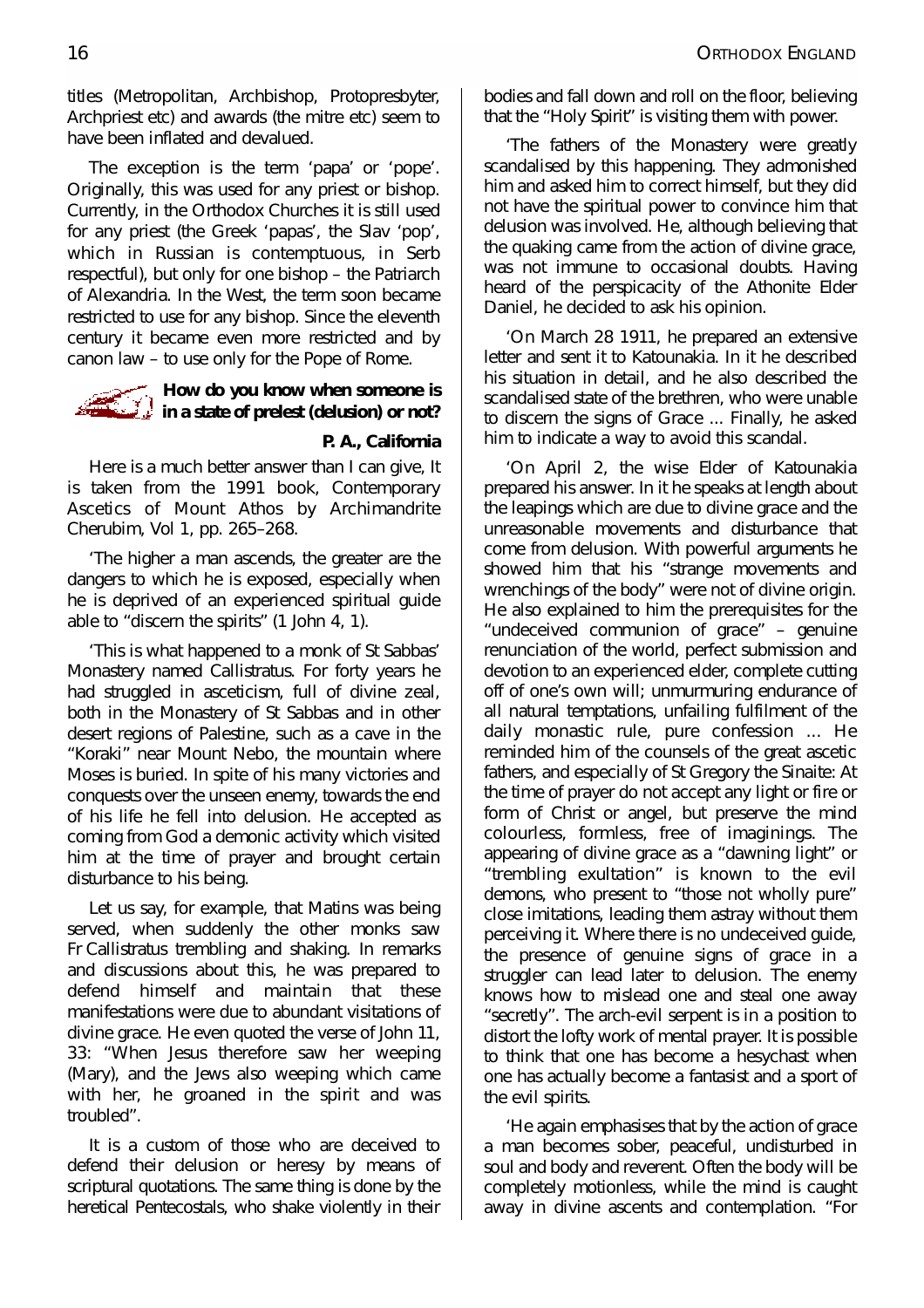during the time of prayer, the bodies of many Saints, when seen by other virtuous men, appeared as though dead and motionless, and when this divine action ceased, they came to themselves". Never did the Saints display movements such as his, which only cause scandal and not profit

'In one paragraph of the letter, Elder Daniel makes an amusing observation: "If you think, Fr Callistratus, that your behaviour is correct and irreproachable, then let the other sixty fathers of your Monastery imitate it and begin to tremble and shake during the services and Liturgies, and imagine what would happen!"

'He emphasised another rule also, that the divine grace which abides in the heart of a Godbearing man usually visits and acts in him not when he is among men, but in solitude, in the cell or the desert .

'After the God-enlightened Elder by means of many arguments had exposed his delusion, he finally, so as not to subject him to the dangerous spirit of sorrow, furnished him with the balsam of consolation.

'Do not be astonished at your mistake', he writes to him. 'Beloved, I do not reprehend you for it. Only God is infallible and unconquerable. We see that even many of the Saints fell into such aberrations, but the man-loving Jesus did not abandon them in such delusion, but saved them in a wonderful manner.

" Was not, your honour, St Cyril of Phileotes a most holy and experienced Father? Yet at the end of his earthly life did he not fall into a frightful deception? But the All-good God did not abandon him to the end, but saved him in a wonderful manner.

" Did not Abba G erasim, St loannicius the Great and St Augustine fall from ignorance into wrongbelieving heresy? G od's providence delivered them, however, and today they are honoured and glorified by the Church. Just as they were not forsaken, as they had other marvellous virtues, so will you, my beloved Elder, come out a victor."'

![](_page_18_Picture_8.jpeg)

**I s i t true th at bapti sm c an b e l** administered outside the church  $b$  **uilding?** 

#### *S. T., London*

Of course, it is true. Indeed, five of the main sacraments can be administered outside the church building. Baptism and chrismation can take place at rivers, by the sea, in people's homes, in hospitals, on the battlefield etc; unction takes place regularly in hospitals and hospices; confession can

take place anywhere (I have done it in the back of a taxi); and marriage can take place outside a church building (I know priests who in Soviet Russia did it regularly in houses and in forests).

However, the other two main sacraments are linked with the altar, that is ordination, and its result, the eucharist (though of course communion is often given to the sick in homes and hospitals etc). This fact is reflected in liturgical practice: all the sacraments, except the eucharist and ordination, normally take place in the body or nave of the church, the other two take place inside the iconostasis, because they are linked with the holy table in the altar.

![](_page_18_Picture_14.jpeg)

**Why don ' t O rthodox study th e Fathers? They tal k about them a l o t but do not seem to read them. An d**

**al l the best books on the Fathers seem to hav e been wri t ten by Angl i cans and Cathol i cs .**

#### *J. E. , O xfor d*

Orthodox do not study, we live. The Tradition expressed by the Fathers is that of the Church and because the Church is living new Holy Fathers are still appearing and being canonised. You only study things when they are dead and dusty in museums. We live them. For example, I know an O rthodox who has two doctorates, but he is one of the coldest and most discouraging people I have ever met. I would much rather be one of the young mothers among our parishioners. They have no pretensions, little book knowledge, but they are 1,000% warmer and more Orthodox, more Christian, than the convert with his two doctorates.

![](_page_18_Picture_19.jpeg)

**I have been to an O rthod ox l i turg y l ocal l y and, though I saw much tha t was positive, I found it was not at all** 

**i nteracti ve. I mean apart from the pri est and a choi r of one, the other dozen peopl e had nothi n g to do. I s thi s normal ?**

#### *W. L. , N orfol k*

I think your question indicates that you come from an Anglican or other Protestant background. In your churches, you are used to an 'interactive', happy-clappy approach or at least one of standing up, sitting down and singing hymns. Therefore, for you, Orthodox worship must seem quite dull and passive. The reason for this is that Orthodox behave as in the early Church, which began over nineteen centuries before the late twentieth century 'fun-culture' began. This means that when Orthodox come to church, they come to pray, in sobriety, without emotionalism. And praying is the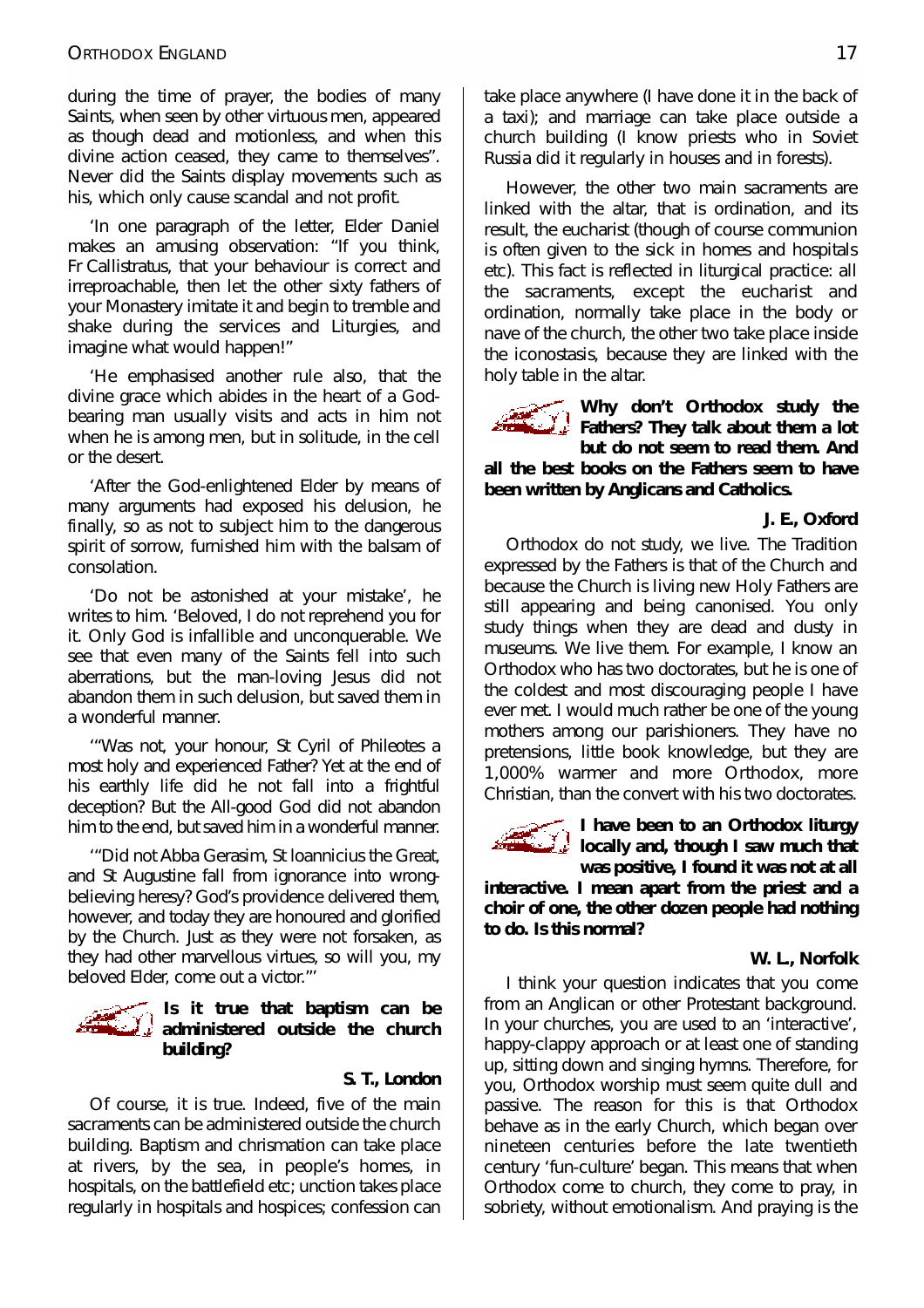most difficult thing of all. That is why, sadly, many Orthodox come late to church or just come for a short time, light a candle, say a prayer and leave. On the other hand, the Protestant ethos is one of being entertained, as we can see most clearly in US tele-evangelism. So they come on time and leave on time, as for the theatre or the cinema. This ethos is foreign to the Orthodox Church. In Orthodoxy, if we do not come to church to pray, then we do not come at all.

So, to answer your question, if the dozen people in the group you visited had 'nothing' to do, that is not normal. They should have been praying!

![](_page_19_Picture_3.jpeg)

**I s Anci ent Fai th Radi o go od ?**

*T. N . , Seattl e*

Since it seems to be done by converts for converts (all of a Protestant background) I think it is excellent if you are from a Protestant background and interested in the Orthodox Church and Faith. However, I think for Orthodox who are already living inside the Orthodox Church, it is of less val ue .

![](_page_19_Picture_7.jpeg)

**Which Local Orthodox Churches have left the World Council** of Churches?

*A. L. , Lo ndo n*

The Bulgarian (in 1998), the Georgian (in 1997) and, since last year, the Czechoslovak (although the last remains an associate member). However, it should be noted that all the Slav Churches which are still members are now members on a different more reserved, basis than before.

![](_page_19_Picture_11.jpeg)

**Spi ri tu al l y spe aki n g, what i s** dementia?

#### *S. C. , Fel i xstow e*

I am sure that there are many causes, but, from personal experience, I think that one of the causes can be a lack of repentance. Dementia is sometimes allowed so that its victim and those around him/her can repent for unrepented sin. It is an opportunity of extra time granted for repentance. Of course, there are many other causes too and I accuse no-one.

![](_page_19_Picture_15.jpeg)

**Are there any types of converts wh o have parti cul ar probl ems i ntegrati n g the Orthodox Church?** 

*L. K. , Bri ghto n*

In my experience, it is people who come from sectarian (Protestant) backgrounds who have the greatest difficulty. Roman Catholics tend to

integrate more easily. Sadly, Protestants often, but not always, bring a sectarian mentality with themselves into the Church. This is why convert groups in Protestant countries like the UK and the USA tend to be very divisive, always arguing with each other (on the internet for instance) and splitting up, as we have seen in recent years, into different newly-founded groupings. Clearly, a Local Church cannot be built on such fringe phenomena as sectarian divisiveness.

I think the origin of all this is in the fact that Protestants (including Anglicans, who are Protestants) do not acknowledge genuine episcopal authority. They do not understand that the Church is a hierarchy. Their idea is: 'I don't agree with  $X$ , therefore I will go off and start my own church'. This is also why they are obsessed with 'parishes' and 'parish meetings' (in the Protestant 'democratic' sense, not in the Orthodox hierarchical sense of the word parish). It is vital therefore that convert groups have a permanent canonical, episcopal presence in the country in which they live and a sense of loyalty and obedience to the Local Church to which they belong and its traditions. O therwise, convert groups fall apart, as we saw in the case of the old Sourozh D i ocese.

![](_page_19_Picture_21.jpeg)

*<b>Why* is the Table of Preparation **al ways on the l eft-hand si de of th e al tar and not, for exampl e, o n th e**  $right$ -hand side?

*D . W. , Canad a*

This is because the left-hand side, as viewed from in front of the holy table, is the side of the Mother of G od. It was in her body that the Body of Christ, indeed His whole human nature, was ' prepared' for sacrifice.

**church ?**

**What** would you say to a young **O rthod ox cou pl e wh o are l i vi n g together** and not getting married in

*S. B. , Lon do n*

Among other things, I might say:

'You know how very different, almost incompatible, the psychologies and expectations of us men and women are. Do you seriously think that we can manage to live together, getting on together without disastrous arguments, work, pay the bills and even bring up children, without the strength given to us by the grace of God in the sacrament of marriage? For centuries grace is the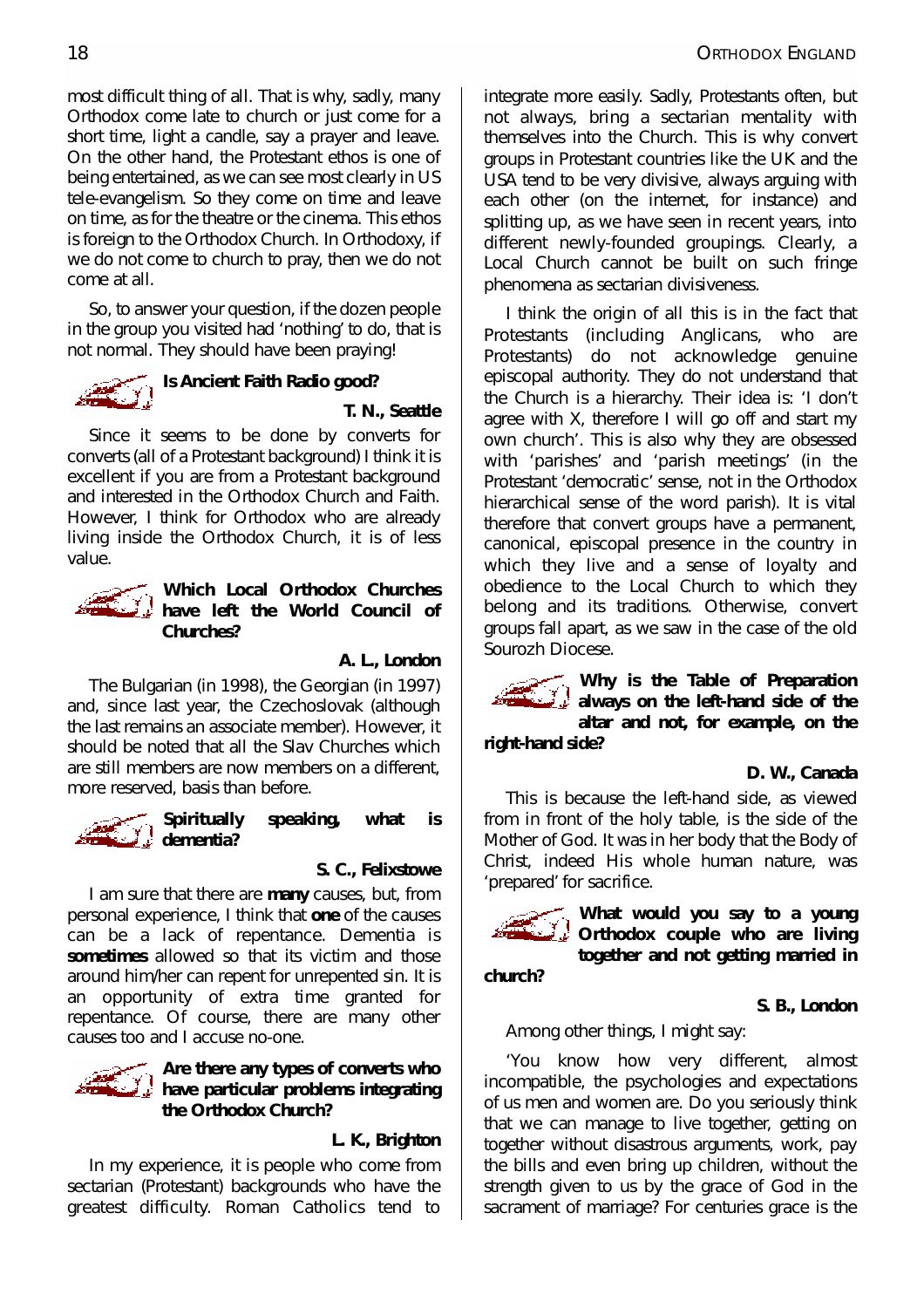main reason why most couples have managed to stay together and bring up their children. D on't make something already as hard as marriage even harder for yourselves. D on't deprive yourselves of support. That would be like self-punishment.

**H ow di d the fru i t men ti oned i n** *Genesis* which caused the fall of **Adam and Eve, come to be i denti fi e d wi th an appl e ?**

*D . L. , Suffol k*

I have read that it is due to a mistranslation. It seems that the Greek word for fruit (and the Latin one) can mean, among other things, an apple, also the Latin words for 'evil' and 'apple' are very similar. Apparently, however, apples originated in what is now Kazakhstan. I have also read that the original fruit may have been a peach - but that is simply another translation of another Greek word. Perhaps a more likely original fruit is the fig  $$ hence the use of fig leaves for cover.

**Why di d the Emperor Constanti n e move the Roman Capital to Byz anti um ?**

*A. P. , Fel i xstow e*

Rome was far too provincial, too isolated from the centre of Christendom. It was too far out in the West and had already lost much of its power before Constantine. From the reign of Diocletian in 284 Milan and the tetrarchy Milan had already become far more important than Rome in Italy. Trier had assumed the greater importance in northern Europe. Constantine, who was a uniter, needed to find somewhere more central, near where the centres of culture and trade were. Latin was only the language of administration, Greek was the language of culture and thought  $-$  it was the English of the period. G reek-speaking Alexandria was the cultural capital of the Roman world and certainly not Rome.

Therefore, Constantine looked to Asia Minor, in fact to the much more central Troy - as Cæsar had al ready done before him. He was also interested in Asia because Christianity is Asian, not European. The problem with Troy was that although it was a port, it did not have good transport connections to Europe. Therefore he looked to the port of Byzantium, on the very edge of Europe, commanding the Bosphorus entrance to the Black Sea. It had a strategic inlet called the Golden Horn, good transport connections to all Europe and was only minutes away by boat from Asia. This is why the double-headed eagle, looking east and west,

was adopted as the symbol of the Orthodox Christian Empire.

The other problem with Rome was its essentially pagan, idolatrous character. Every building had an idolatrous connection and nothing could be touched, since it was all considered historic. Moreover, this mentality was strong among its citizens. So strong was Roman paganism that until the end of the second century Roman Christians were mainly Greek-speaking immigrants. This is a bit like in Western Europe today, where most Christians are either immigrants from Eastern Europe or else from Africa. Arguably, it was this local paganism that finally and much later brought down the Roman papacy and caused it to abandon the Church through its ideology of *Roma n* Catholic*i s m*.

Orthodox do not use the academic term of Byzantium. That was a small pagan port town, with a maximum population of 30,000. Within a hundred years of the foundation of the new Capital and its renaming, its population had risen to 500,000. Until the fifteenth century, the usual name for the Christian Capital was not even Constantinople, but New Rome.

**What i s the authori ty of the spi ri tua l father i n contemporary O rthodoxy ?**

*E. J. , London*

I am not keen on this term of 'spiritual father' outside the monastic context. It seems to be used in this country by converts in the sense that they use the heterodox term 'spiritual director'. We would be better to use the term 'confessor'. Also, I find it disturbing that here and in the USA especially, there are some people who set themselves up as 'spiritual fathers', in fact 'qurus', and use this as an excuse to bully others into their very proud, self-worshipping cults. You will generally find that they have a Non-Orthodox background and that their victims are all converts too. It is yet another classic case of a heterodox error being dragged into the Church from outside.

I have come across several cases of such cultish bullying in all jurisdictions, both canonical and uncanonical, both here and in the USA. The bullying often consists of making others feel quilty. This is the classic Protestant (High Church Anglican, Evangelical and Charismatic) and also Roman Catholic technique of quilt, mind control and manipulation. In real Orthodoxy we experience freedom. O bedience to the confessor is always purely voluntary. We are sons and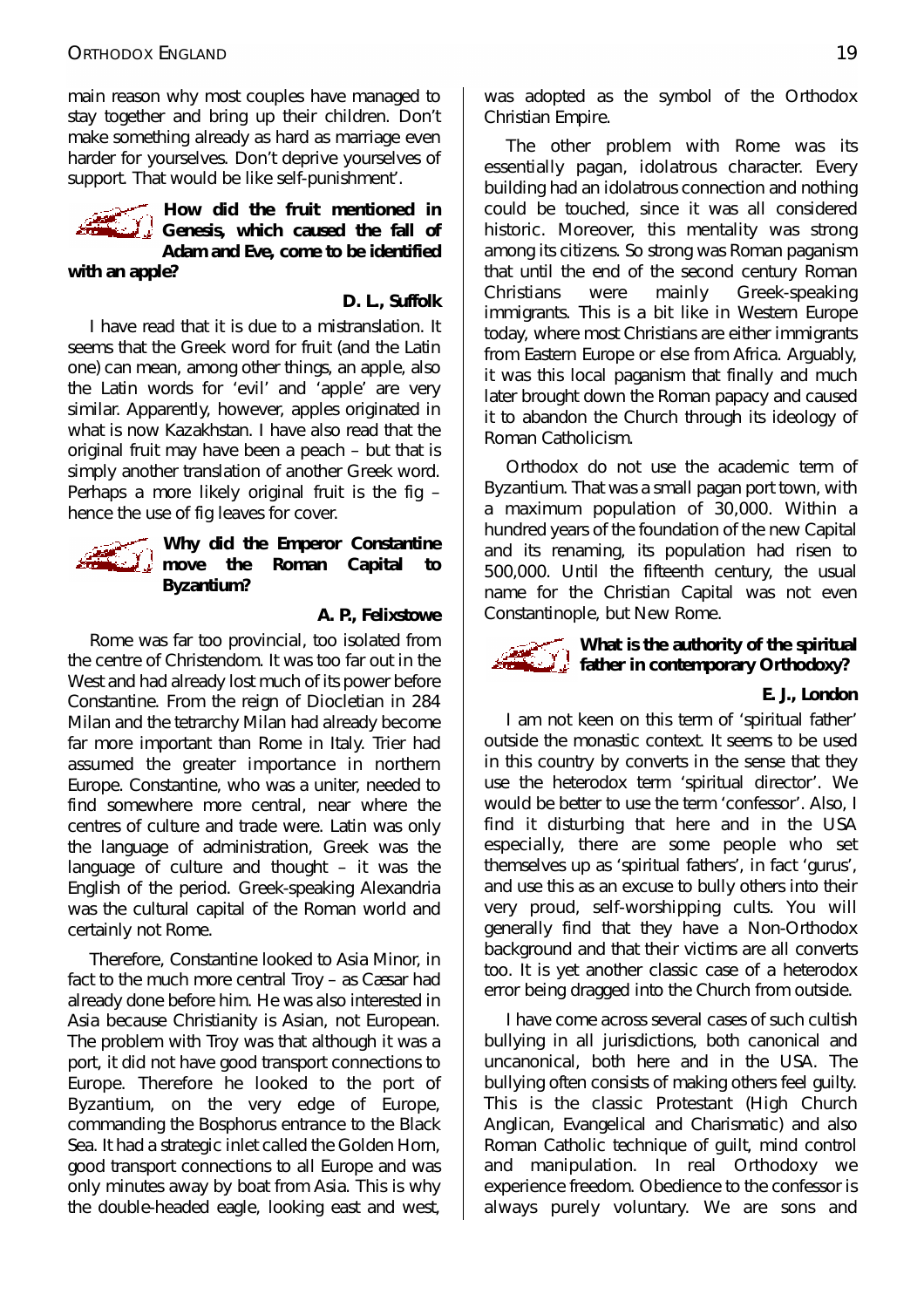daughters of God, not slaves (although one translator in America always mistranslates 'servant of  $God'$  as 'slave of  $God'$  – an indication of his state of illusion). The authentic confessor advises and makes suggestions, he does not impose, but waits until the heart is ready. Those who seek gurus generally abandon their confessors because they seek to enslave themselves to a guru, leaving and running away from the Orthodox Church, as does happen.

![](_page_21_Picture_2.jpeg)

**What i s the ori gi n of the Wednesda y** *d* and Friday fasts?

#### *T. L. , Col cheste r*

D evout Jews (Lk. 18, 12) fasted twice a week, on Tuesdays and Thursdays, with their 'holy day' on Saturdays. The Christian holy day is the day after this, the day of the Resurrection, Sunday. Similarly, the fasting days are distinct from the old Jewish ones. Fridays are kept because this is the day of the crucifixion and Wednesdays because is the day when Judas betrayed Christ as is recorded by Blessed Augustine and many other Church Fathers. The custom of Wednesday and Friday fasting is recorded in Chapter VIII of the *Didache*, 'The Teaching of the Twelve Apostles', probably written in the late first century.

When did low 
$$
me
$$

**asses** begin?

*D . P. , Col cheste r*

According to Professor Colin Morris, in his book *The Papal Monarchy (p. 299), the first recorded* date of such 'low masses' is 1140.

![](_page_21_Picture_10.jpeg)

**l** have been told that Communism *l* **, would never have come to Russia if it had not been for O rth odoxy. D o yo u**

**think this** is **true?** 

*N. S., Portugal* 

This sounds like typical anti-Orthodox propaganda. You have to look at such statements in the general context For example, it could be said that Fascism could only have arisen in Roman Catholic countries with the concept of infallible papism. Both N apoleon and Hitler were Catholics  $-$  they both tried to invade Russia  $-$  and were destroyed by it. Therefore, it could be said that Catholicism breeds Fascism.

As regards Protestantism, it could be said that it has bred the genocide by Western imperialism of Non-European native peoples, for example the 'Indians' of N orth America who, if they survived massacres at all, were herded at gunpoint into

' reservations' (in fact, concentration camps). Modern Protestantism could also be said to be behind the new puritanism of fanatical feminism, neo-pagan ecology, political correctness, modern surveillance capitalism, the busybodying in and exploitation of other countries. Ultimately, it will lead to the end of the world.

The fact that Westernised and lapsed Orthodox introduced Communism to Russia and Eastern Europe says only that the concept of paradise on earth is Orthodox. Communism was Christianity without Christ, God without love, that is to say, hell on earth, in other words, the opposite of **O rthodoxy, O rthodoxy turned upsi de dow n**. Th e Western ideology of Communism only came to Russia, because Western and Westernised (lapsed O rthodox) people took it there. If Russia had been O rthodox, as it had been before the Westernisation of Peter I, it would never have become Communist Communism came to Russia despite O rthodoxy, not because of it. That is why a violent Revolution, Civil War, the exile of the élite and Western financing were necessary for Communism to triumph.

![](_page_21_Picture_18.jpeg)

*Do* **you think that many Anglicans wi ll become O rthodox i n the year s t o** come?

*N . W. , Bury St Edmund s*

#### $No.$

First of all, our mission is to Orthodox, whatever their nationality. Inevitably, of course, our mission will also attract a few of the 95% of the local population who have no religious affiliation. With certain exceptions, most of the 5% of Anglicans and Catholics will remain what they are. G enerally speaking, the majority of Anglicans and Catholics who are attracted to Orthodoxy tend to be attracted for the wrong reasons, that is, for negative reasons, because they are disgruntled with what they have. This is not at all a good reason to join the Orthodox Church. Such people often do not make good Orthodox, but are rather unstable, continually harking back to their pre-Orthodox days and do not pass on the Faith to their children. As we can see from some very small groups of such people who have entered Orthodox Churches in this country, they tend not to become Orthodox, but remain ex-Anglicans or ex-Catholics, rather than actually being Orthodox and living O rthodoxy.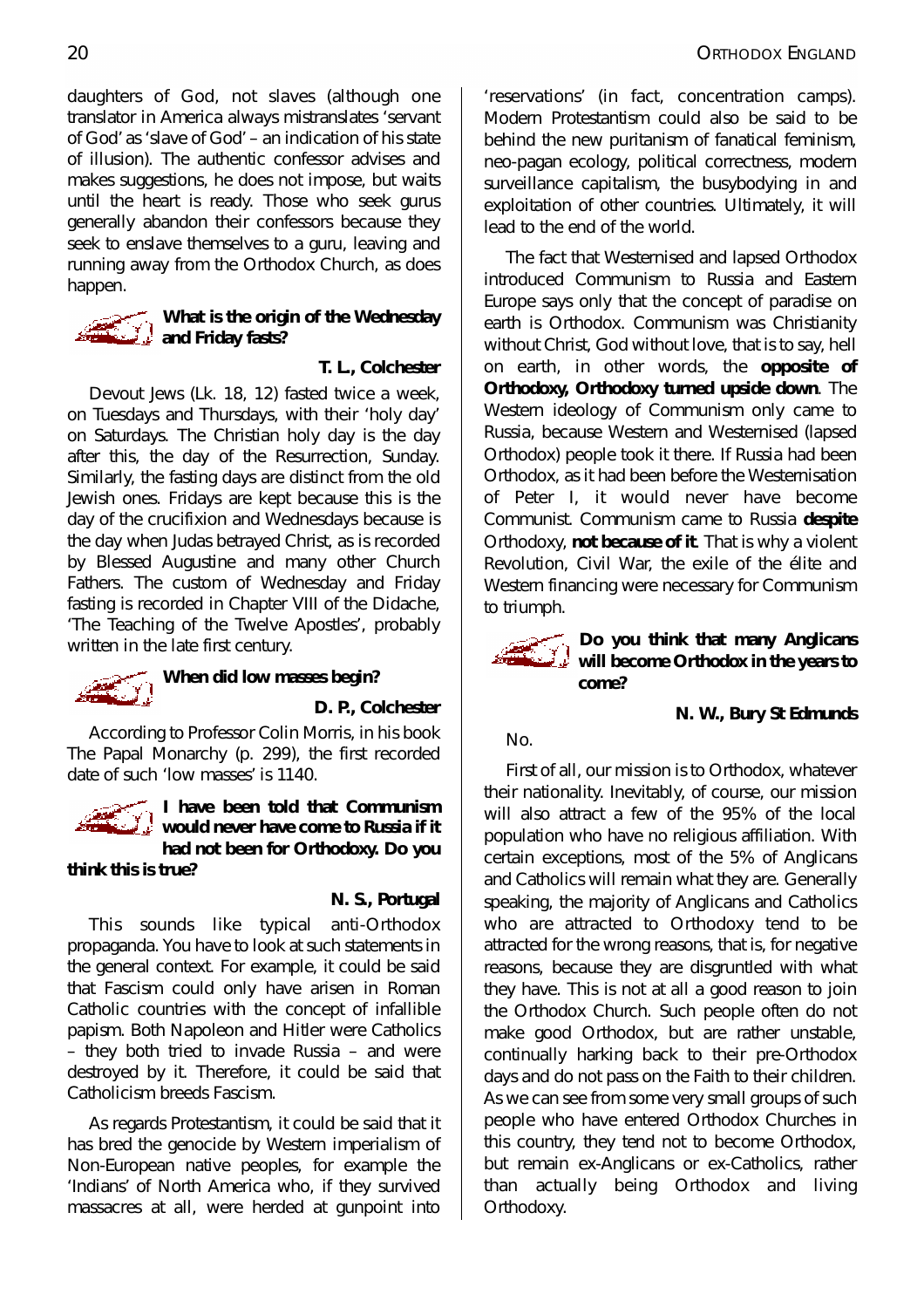### O rthodoxy Shines Through Western Myths (1) THE DISTORTED PAST: A REINTERPRETATION OF FUROPE

#### **Introduction**

**O** LDER Western scholarship on Church history is not generally of much use to Orthodox. Most of it is simply anti-<br>Orthodox and therefore anti-authentic Christianity LDER Western scholarship on Church history is not generally of much use to Orthodox. Most of it is simply antieven openly boasting of its 'Judeo-Christian' and not Christian civilization. The anti-Orthodox prejudices of such scholarship, when it mentions Orthodoxy at all, come simply from the fact that history is 'written by the winners', and even despite the First World War, up until the Second World War most Western scholars thought that the West had won.

It is different today, when the near-millennial crimes of the West are visible to all and nobody any longer listens to the voices of ecclesiastical institutions which moulded the last thousand years of Western history - they are clearly compromised. Interestingly, contemporary secular scholarship, which in its ignorance of Orthodoxy cannot in any way be accused of being pro-Orthodox, is an excellent source for Orthodox to understand what went wrong with the West. We can understand how, by renouncing the Orthodox Christian Faith in its anti-Trinitarian and anti-Christic *filioque* heresy, its former Church became a series of -isms, Catholicism, Protestantism, Lutheranism, Calvinism, Anglicanism etc, which have bred modern-day secularism and will eventually lead to the end of the world.

In the following article, the first in a series of extracts taken from various works of secular scholarship, we have selected a few passages from Colin Smith's translation of *The Distorted Past*: a Reinterpretation of Europe (Blackwell, London, 1995) by the well-known Spanish historian Josep Fontana. These illustrate some modern Western propaganda myths and illusions.

#### **O n the Western Myths of Pagan (' Cl assi c al') G reece**

#### *From pages 4–5 :*

The image of a Greek polis inhabited by free citizens who collectively participated in government is a mirage. It hides the burden of slavery, the relegation of the peasant to a marginal existence (masked by a false opposition between the ' cultured' city and the 'backward' countryside),

the subordination of women (considered inferior to the point that Aristotle, convinced that they had fewer teeth than men, assigned them a purely passive role in conception as incubators for the reproductive power of men), and marked divisions between rich and poor citizens.

Athenian democracy never claimed to be egalitarian. Solon had been concerned to 'leave, as before, all the magistracies in the hands of the weal thy', and did not grant the, people any more power than the minimum that was strictly necessary. The democracy for which the Athenians strove signified little more than the privilege which allowed a small group with full political rights perhaps a tenth part of the Attic population  $-$  'to debate matters of state in their assembly and to choose the magistrates by lot, with the aim that each one should have, at the proper time, a share in power'. (Herodotus himself was a foreigner in Athens and had no such rights). Words such as 'liberty' and 'democracy' did not have the same meaning for the G reeks as they have for us.

#### **O n the Roman Co nti nui ty of the G reek Myth**

#### *From page 1 1 :*

From Alexander onward, the Greek myth changed character and took on a new dimension. Political needs inseparable from the founding of an empire made it necessary to give a strictly cultural dimension to 'the Hellenic', in order to incorporate the barbarian who wished to become part of it. Plutarch relates that Aristotle advised Alexander to treat the G reeks as friends and the barbarians 'as if they were plants and animals' ...

Rome, which became master of the Hellenistic world by force of arms, proclaimed itself the continuer of that world, with arguments which included the affirmation that Latin was a Greek di alect fitting Aeneas into Romulus' geneal ogy, and taking over the Homeric tradition, suitably adapted by Virgil, as its own history. Yet what really continued was Alexander's imperial programme, and, if Rome assimilated Greek language and culture, it was above all in order to manage the administration of that with its own Hellenized cadres, topping off the making of a legalized authoritarian society with the ancient rhetoric of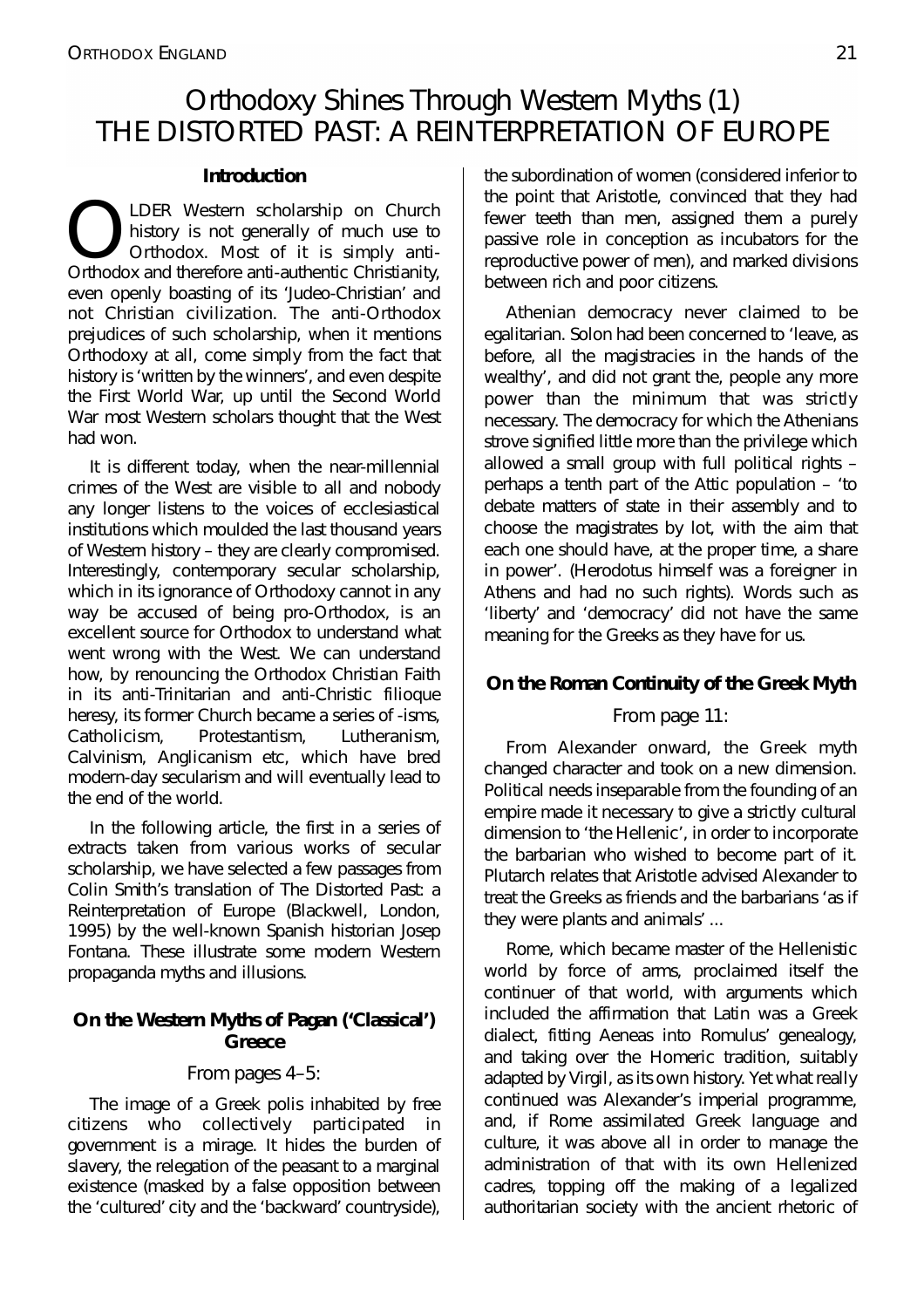Athenian democracy. For empire and democracy were incompatible terms.

**O n Com merci al G re ed, the West, I sl am , O rthod ox y an d O ri ental forms of Chri sti ani t y**

#### *From page 58 :*

Neither papal bans nor crusades put these relations (with Muslims) in jeopardy. The trading peoples of the Christian Mediterranean - G enoese, Venetians, and Catalans - went on buying and selling in Muslim harbours, and were well received there as suppliers of wood and iron, little attention being paid to what the pope might think.

Although it cannot be said that the crusaders undertook their adventure with material gains in mind, it is certain that, once they had them in their grasp, they did not scom them and kept up commercial activities which were vital for the survival of the Latin states in the East. In his travels through these lands Ibn Jubayr was amazed to see war and business existing side by side: 'At times the two armies face up to each other and form up in battle order; but caravans of Muslims and Christians come and go among them without being stopped'.

The crusading spirit has distorted our view not only of Islam, but of eastern *(sic)* Christianity too, and has led us to exclude Byzantium from the history of Europe (we see Byzantium as a decadent civilization, with oriental features *Byzantinus* est *non legitur*), and to exclude Russia born of the amazing fusion of Scandinavians, Slavs, and Mongols, and, worse, to exclude Asiatic Christianity. What we call 'the Byz antine Empire' never existed. The Byzantines called their state 'the Roman Empire' as they had every right to do, since imperial history there suffered no break with the past. In Byzantium people went on studying and glossing Homer's poems at times when in the European West ignorance of classical culture was such that somebody thought Venus a man, and Francois Villon included Alcibiades among the ' women of yesteryear'. Byzantium kept a notable interest in scientific knowledge going too Alexis I frightened off the Scythians by knowing beforehand that an eclipse of the sun was going to occur .

The fact that the Byzantines were Romans and Christians was not enough to persuade western Christians to give them any help. First there was the Fourth Crusade, which captured Constantinople in 1204 and shared its wealth and lands out among those taking part. The crusaders, said Condorcet, ' amused themselves by taking Constantinople and sacking it, as they were allowed to do, since its inhabitants did not believe in the pope's infallibility'. Later when the final campaign by the Turks began, and even though the Churches of East and West were reconciled by then *(sic)*, Latin Christianity had no qualms about accepting that an O ttoman sultan could become legitimate heir to the imperial throne of Constantine – as it showed by hastening to appoint a new patriarch of the Church in the East. The price paid for this was that 'Europe lived under fear of the Turk' for the next two and a half centuries.

Furthermore we have forgotten even the memory of that Asiatic Christianity which in the thirteenth century extended from Egypt as far as the China Sea, with ancient and well-rooted nuclei in Mesopotamia, Armenia, the Caucasus and Syria, and with more recent converts in central Asia among Turkic and Mongol peoples. To attribute the disappearance of these Christian communities to the triumph of Islam is to confuse the result with the cause. The religious situation of central Asia went on being unstable up the fourteenth century at least. The nomadic Asian peoples were tolerant or indifferent in religious matters and distrusted both the Chinese Empire and the expansionist tendencies of Islam, which led them to consider Christianity as a religion that helped them to civilize themselves without expecting them to renounce their own personalities.

The first Christian expansion into Asia was carried out by the Manichaeans, reaching its most brilliant point with the conversion of the Uighur people. These established an empire, maintained active trade with China, and had their capital at Karabalghasun with its twelve iron gates and a large royal palace.

The Uighur people collapsed in the middle of the ninth century, but Manichaeism survived: in the tenth century there was still a Manichaean monastery in Samarkand, and the faith seems to have survived into the thirteenth century in some of the small Turkic states.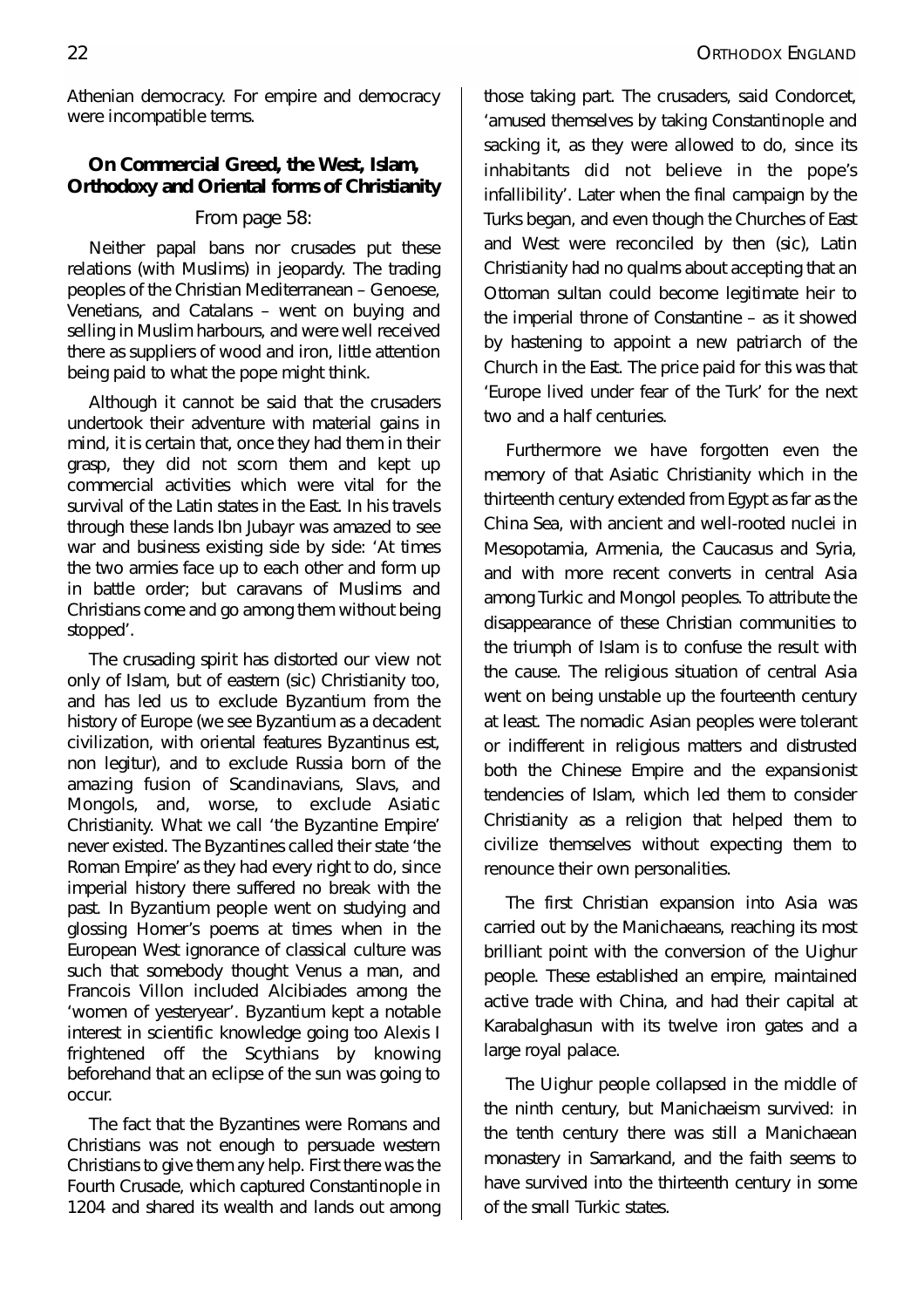**O n the Western él i tes, who cunni ngl y oppose** us ordinary Western people in order **to mani p ul ate us, ma ki ng us i nto the fi rs t vi cti ms of 'the West' :**

#### *From pages 1 58–1 59 :*

'Philistines' (a term which German students applied to the non-university person) were not to be allowed access to 'great' art. Artists in the late nineteenth and early twentieth centuries wrote, painted, and composed for cultivated minorities. Later, their agents and dealers discovered that the vanguard was something that would fetch a good price from bourgeois suckers. They described themsel ves as ' *poetes maudits*' , thought themsel ve s above the morality of the masses, and took refuge in esoteric cults reserved for select initiates.

'Intellectuals' despised the masses and at the same time feared them. Like Niebuhr, they thought that if one day the masses woke up to the deception on which their submissiveness was based, they would rebel and destroy the intellectuals world. If not all of them felt. like Nietzsche, able to make publicly 'a declaration of war against the masses', there were many who abominated that democracy which placed political decisions in the hands of a majority of the least sui table people. 'The great game' - said Ernst Luenger – 'is the one played between the demos with its plebiscites and what remains of the ari stocracy' .

This led the intellectuals to dream of new Cæsars, and some thought they had found them in Mussolini and Hitler, who had many more admirers among the European intelligentsia than is often believed, since few remained consistent in their views after the defeat. Most of them managed to get their adhesion forgotten, like Juenger (who in any case thought Hitler too plebeian), or like Heidegger, who had demanded that research and teaching should be devoted to the service of the National Socialist revolution (but the Nazis found him too 'metaphysical')'.

This struggle against the plebeian masses is never open warfare. Enemies to be fought would be too numerous, and in any case they have to be kept alive and deceived so that they go on working to provide for the expensive needs of their 'betters'. Internal enemies are invented in order to segregate certain human groups as inferiors or even as enemies: Jews, tramps, strikers and foreign immigrants (when they have ceased to be needed). In this way a double aim is achieved: to strengthen

the illusion that a community of interests exists between the un-segregated masses - the good citizens - and their rulers, and to have someone who can be loaded with blame for problems.

**O n the theft of hi story by the él i te , espe ci al l y of our own Western hi story** 

#### *From page 1 59 :*

It is not enough to attack these facts because of their injustice, claiming equal treatment for those excluded. That would be a pointless undertaking, unless at the same time we were to dismantle the framework of ideas that justifies the exclusion. In this framework an essential component is the view of history which legitimizes the superiority of Europeans because of their role in fomenting universal progress, and which seeks to convert us all into born accomplices of all their abuses by hiding from us the fact that that progress has been achieved at a cost to the greater part of those same Europeans too. For it is not a case of this Eurocentric view depriving non-Europeans of their history (though it does this). Its most important aim is surely to snatch their history away from great parts of European peoples themselves, concealing from them the fact that there are pasts other than that which has been canonized as official history. It hides from them also the fact that they can find a wealth of hopes and un-realized possibilities in those pasts, and that much of what has been presented to them as progress is only a mask to cover various forms of economic appropriation and social control. When we take their history and their consciousness away from the lower classes, we reduce them to the role of savages in their own countri es .

This happened in the past to the countryfolk who tried to look for progress within the framework of their communally-based agriculture, and to the craftsmen who wanted machines put to the service of mankind.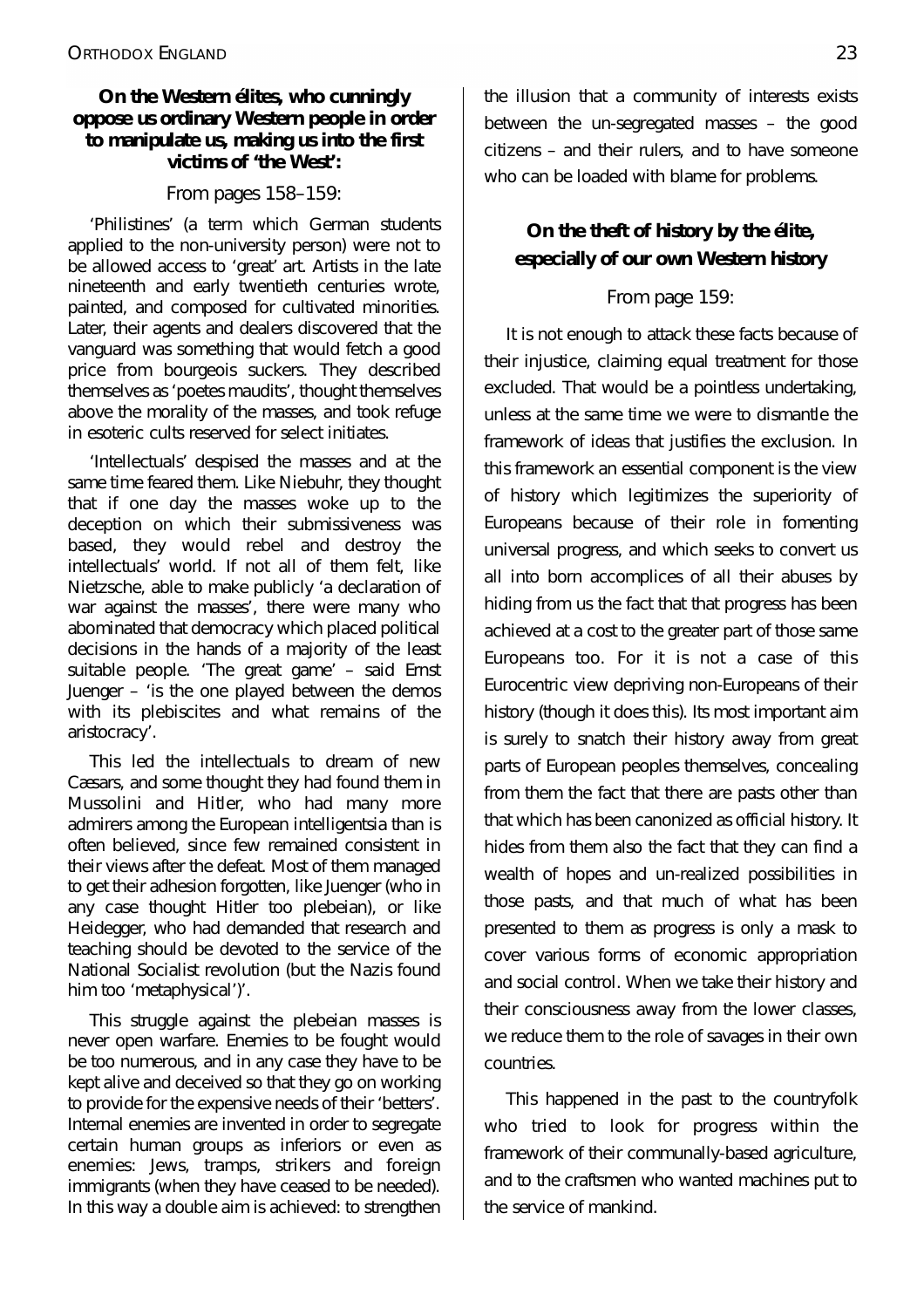O N 31 March 1930, the Motion Picture Producers and Distributors of America adopted a code of ethics to govern filmmaking that included the following provisions: 'O bscenity in word, gesture, reference, song, joke, or by suggestion, is forbidden ... scenes of passion should not be introduced when not essential to the plot. In general, passion should be so treated that these scenes do not stimulate the lower and baser element ... No film may throw ridicule on any religious faith, Ministers of religion, in their character as such, should not be used as comic characters or as villains. Ceremonies of any definite religion should be carefully and respectfully handled'.

# **FACTS**

PPARENTLY, some people in England in fairly recent times actually believed that the world was flat. And yet in ancient and mediaeval times people knew that it was spherical. PPARENTLY, some people in England in fairly recent times actually believed that the world was flat. And yet in ancient and Any sailor who sailed over the horizon knew it Indeed, in Isai ah 40, 22 it states, 'It is he that sitteth upon the circle of the earth'. The word translated as 'circle' is in Hebrew 'khug' which means 'sphere'. The Book of Isaiah was written in about 700Bc. Some people clearly did not read their **Bibles** 

Again in Job 26, 7 it states, '... and hangeth the earth upon nothing', a clear reference to the planet being suspended in space. The Book of Job was written in about 1500Bc. It was not until the seventeenth century that Galileo and Newton confirmed the fact. How backward were the scientists?

Ecclesiastes 1, 7 explains that rain is caused by the evaporation and condensation of water - again a discovery only understood in recent centuries. 'All the rivers run into the sea; yet the sea is not full; unto the place from whence the rivers come,

thi ther they return again'. This was written around 970<sub>BC</sub>

In Ecclesiastes 12, 7 we are taught that God created the human race out of the dust of the ground. Verse 7 declares that when we die, 'the dust returns to the earth as it was and the spirit shall return unto God'. Science has confirmed that there is not one single chemical element contained in the human body, which is not found in the dust of the ground. When you think of the complexity of the human brain, DNA, the ear, eye or the human body in general, this fact is remarkable.

One third of the Bible is narrative, one third is history and one third is composed of prophecies and predictions. There are around 300 prophecies in the Old Testament which predict the birth, life, death, resurrection and ascension of Jesus Christ.

Sadly, there is one prophecy which appears to be being fulfilled in our generation. In Jude verse 18 and II Timothy 4, 3-4, the Apostle predicts an age when the Holy Scriptures will no longer be taken seriously and will be derided and ignored.

L ENIN'S successor, Stalin, felt that Russians needed a modern, secular saint to revere. As the Soviet-oppressed Orthodox Church venerates saints' relics, Stalin convened a 'Committee for Im mortalisation' in Moscow to preserve the corpse. Morticians worked diligently for six months and by August the job was complete; the body was enshrined in a crystal casket in a Red Square mausoleum, remaining on view through the Soviet era. The embalmers were retained to keep Lenin's skin from turning ashen and his eyes from receding with special annual treatments, which continued into the twenty-first century. His brain, removed in 1924 by those wishing to prove that it was extraordinary, was exhaustively examined and in 1994 pronounced to be entirely 'normal'.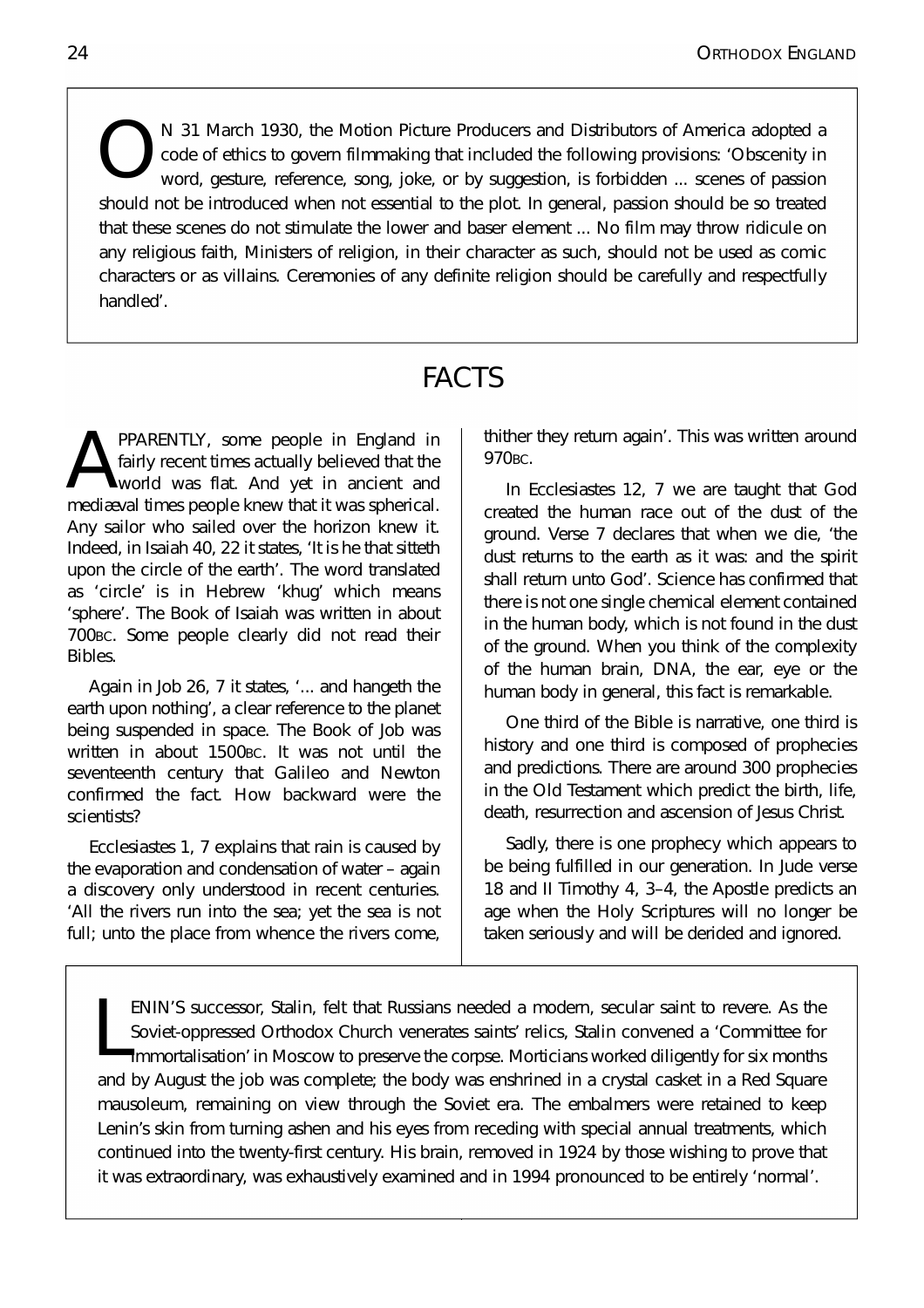# A LIST OF SAINTS FOR NATIONAL VENFRATION IN **ENGLAND**

16 September St Edith of Wilton 19 September St Theodore of Tarsus

- 1 0 O ctobe r **St Paul i nus of Y or k** 12 O ctober St Edwin the Martyr 1 2 O ctobe r **St Wi l fri d of Yor k**
- 17 November St Hilda of Whitby 20 November St Edmund the Martyr
- 3 D ecembe r **St Bi ri nus of Wesse x**
- 12 January St Benedict of Wearmouth

25 February St Ethelbert of Kent 28 February St O swald of Worcester

2 Marc h **St Chad of Li chfi el d** 8 Marc h **St Fel i x of D unwi c h** 12 March St G regory the G reat 18 March St Edward the Martyr 20 March St Cuthbert of Lindisfarne

11 April St Guthlac of Crowland 19 April St Alphege the Martyr 30 April St Erconwald of London

7 Ma y **St John of Beverl e y** 19 May St D unstan of Canterbury 25 May St Aldhelm of Sherborne 26 May St Augustine of Canterbury 26 May St Bede the Venerable

 $5$  June St Boniface of Crediton 22 June St Alban of Verulamium

2 3 Jun e **St Au drey of El y** 2 Jul y **St Swi thi n of Wi ncheste r** 8 July St Edgar the Peaceful 1 3 Jul y **St Mi l dred of T hane t**

1 August St Ethel wold of Winchester 5 Augus t **St O swal d the Marty r** 31 August St Aidan of Lindisfarne

(Saints whose names are printed in bold have full services to them, as given on the Orthodox England website)

![](_page_26_Picture_15.jpeg)

*I con of the Sai nts of the I sl e s*